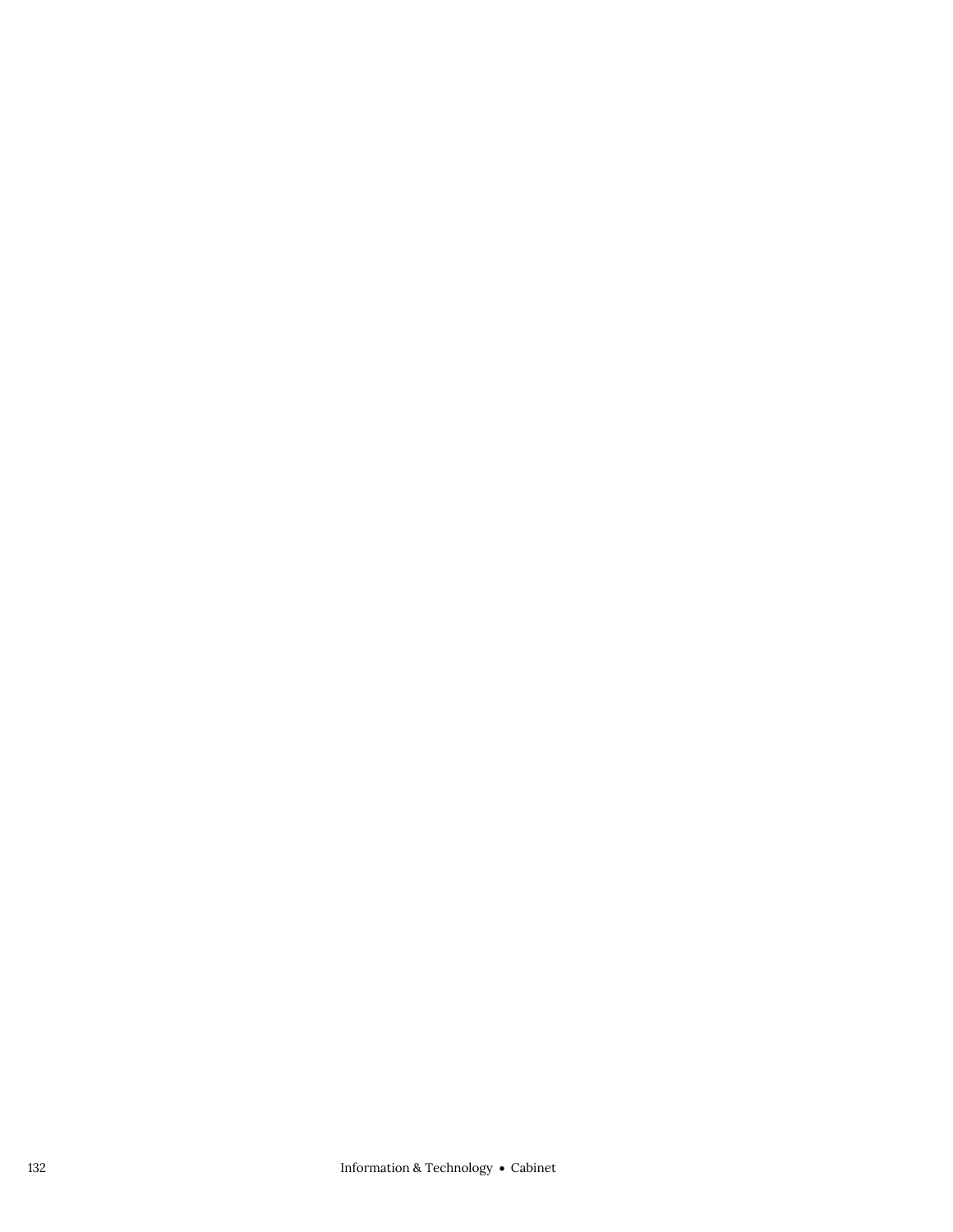# <span id="page-2-0"></span>Information & Technology

## **David Elges,** *Chief Information Officer*

## **Cabinet Mission**

The mission of the Information and Technology Cabinet is to provide systems and technologies that develop and support department personnel with information relative to their operations, support strategic planning, promote effective resource management, enhance customer service and promote internal and external electronic and voice communications.

| <b>Operating Budget</b>            |                                          | <b>Total Actual '17</b> | <b>Total Actual '18</b> | Total Approp '19                  | <b>Total Budget '20</b> |
|------------------------------------|------------------------------------------|-------------------------|-------------------------|-----------------------------------|-------------------------|
|                                    | Department of Innovation &<br>Technology | 32.339.123              | 33,816,196              | 31,337,345                        | 32,099,306              |
|                                    | Total                                    | 32,339,123              | 33,816,196              | 31,337,345                        | 32,099,306              |
|                                    |                                          |                         |                         |                                   |                         |
| <b>Capital Budget Expenditures</b> |                                          | Actual '17              | <b>Actual '18</b>       | <b>Estimated '19</b>              | Projected '20           |
|                                    | Department of Innovation &<br>Technology | 8,732,893               | 6,121,828               | 20,087,741                        | 16,289,125              |
|                                    | Total                                    | 8,732,893               | 6,121,828               | 20,087,741                        | 16,289,125              |
|                                    |                                          |                         |                         |                                   |                         |
| <b>External Funds Expenditures</b> |                                          | <b>Total Actual '17</b> | <b>Total Actual '18</b> | Total Approp '19 Total Budget '20 |                         |
|                                    | Department of Innovation &<br>Technology | 1,356,576               | 4,957,069               | 4,400,000                         | 4,400,000               |
|                                    | Total                                    | 1,356,576               | 4,957,069               | 4,400,000                         | 4,400,000               |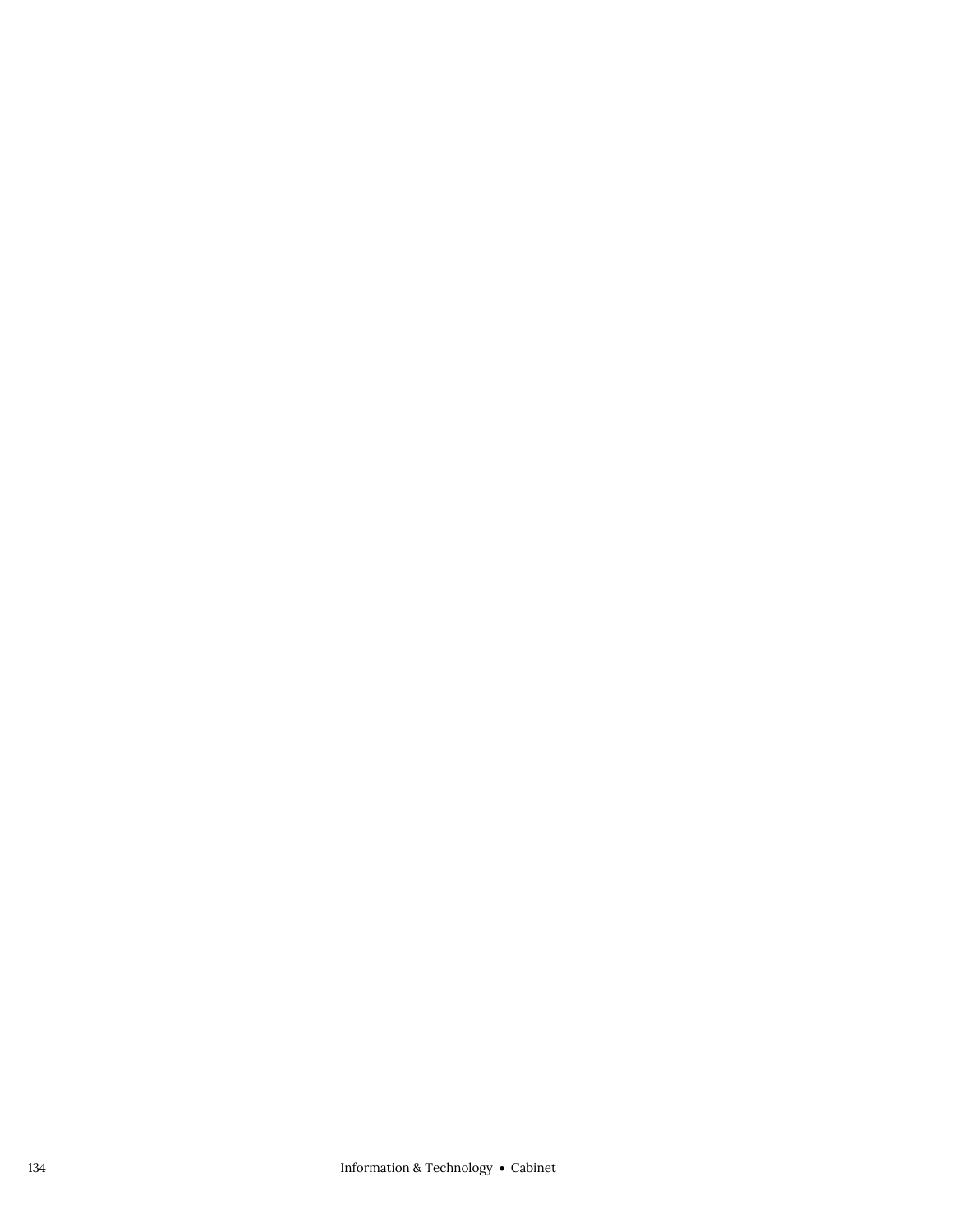# Department of Innovation & Technology Operating Budget

## **David Elges,** *Chief Information Officer,* **Appropriation 149000**

### **Department Mission**

Department of Innovation & Technology

The Department of Innovation and Technology is the City's enterprise wide technology services organization providing solutions that enable our business partners across all City departments. DoIT's primary day-to-day responsibility is to ensure that the networks, desktop computers, e-mail systems, and applications that support the business of City government are continuously available and operating effectively. DoIT embraces its responsibility to help manage costs through difficult financial times by continuously improving the cost structure of the City's technology without compromising service. Our commitment to being environmentally responsible is often synergistic with these economic and service responsibilities.

## <span id="page-4-0"></span>**Selected Performance Goals**

#### **Enterprise Applications**

- Improving constituent satisfaction with government services.
- Modernization of paper based processes to digital formats.

### **Digital Engagement & Services**

- Improving constituent satisfaction with government services.
- Improving how the City interacts with constituents.

#### **Core Infrastructure**

To provide City Hall employees with the IT tools to effectively execute their job.

#### **Broadband & Digital Equity**

- Closing the digital equity gap.
- Improving broadband services.

| <b>Operating Budget</b>      | Program Name                              | <b>Total Actual '17</b>  | <b>Total Actual 18</b>     | Total Approp '19         | <b>Total Budget '20</b>  |
|------------------------------|-------------------------------------------|--------------------------|----------------------------|--------------------------|--------------------------|
|                              | Operations                                | 4,423,192                | 5,283,201                  | 3,330,988                | 3,928,892                |
|                              | <b>Enterprise Applications</b>            | 11,601,389               | 14,089,214                 | 11,515,249               | 12, 155, 740             |
|                              | Digital Engagement & Services             | 1,123,889                | 828,916                    | 1,644,939                | 1,591,515                |
|                              | Core Infrastructure                       | 14,320,678               | 11,619,964                 | 12,640,323               | 11,605,114               |
|                              | Data & Analytics                          | 462,670                  | 1,553,668                  | 1,633,431                | 2,175,730                |
|                              | Broadband & Digital Equity                | 407,305                  | 441,233                    | 572,415                  | 642,315                  |
|                              | Total                                     | 32,339,123               | 33,816,196                 | 31,337,345               | 32,099,306               |
|                              |                                           |                          |                            |                          |                          |
| <b>External Funds Budget</b> | <b>Fund Name</b>                          | <b>Total Actual '17</b>  | <b>Total Actual '18</b>    | Total Approp '19         | <b>Total Budget '20</b>  |
|                              |                                           |                          |                            |                          |                          |
|                              | 21st Century Access Fund                  | 0                        | 4,179,586                  | 4,400,000                | 4,400,000                |
|                              | Human Capital Management (HCM)<br>Upgrade | 1,057,448                | 769,083                    | $\Omega$                 | $\theta$                 |
|                              | Knight News Challenge Grant               | 299,128                  | 8,400                      | $\Omega$                 | $\Omega$                 |
|                              | Total                                     | 1,356,576                | 4,957,069                  | 4,400,000                | 4,400,000                |
|                              |                                           |                          |                            |                          |                          |
| <b>Operating Budget</b>      |                                           | <b>Actual</b> '17        | <b>Actual '18</b>          | Approp '19               | Budget '20               |
|                              | <b>Personnel Services</b>                 |                          |                            |                          |                          |
|                              | Non Personnel                             | 12,420,230<br>19,918,893 | 13,630,818<br>20, 185, 378 | 14,031,322<br>17,306,023 | 14,170,404<br>17,928,902 |
|                              |                                           |                          |                            |                          |                          |
|                              | Total                                     | 32,339,123               | 33,816,196                 | 31,337,345               | 32,099,306               |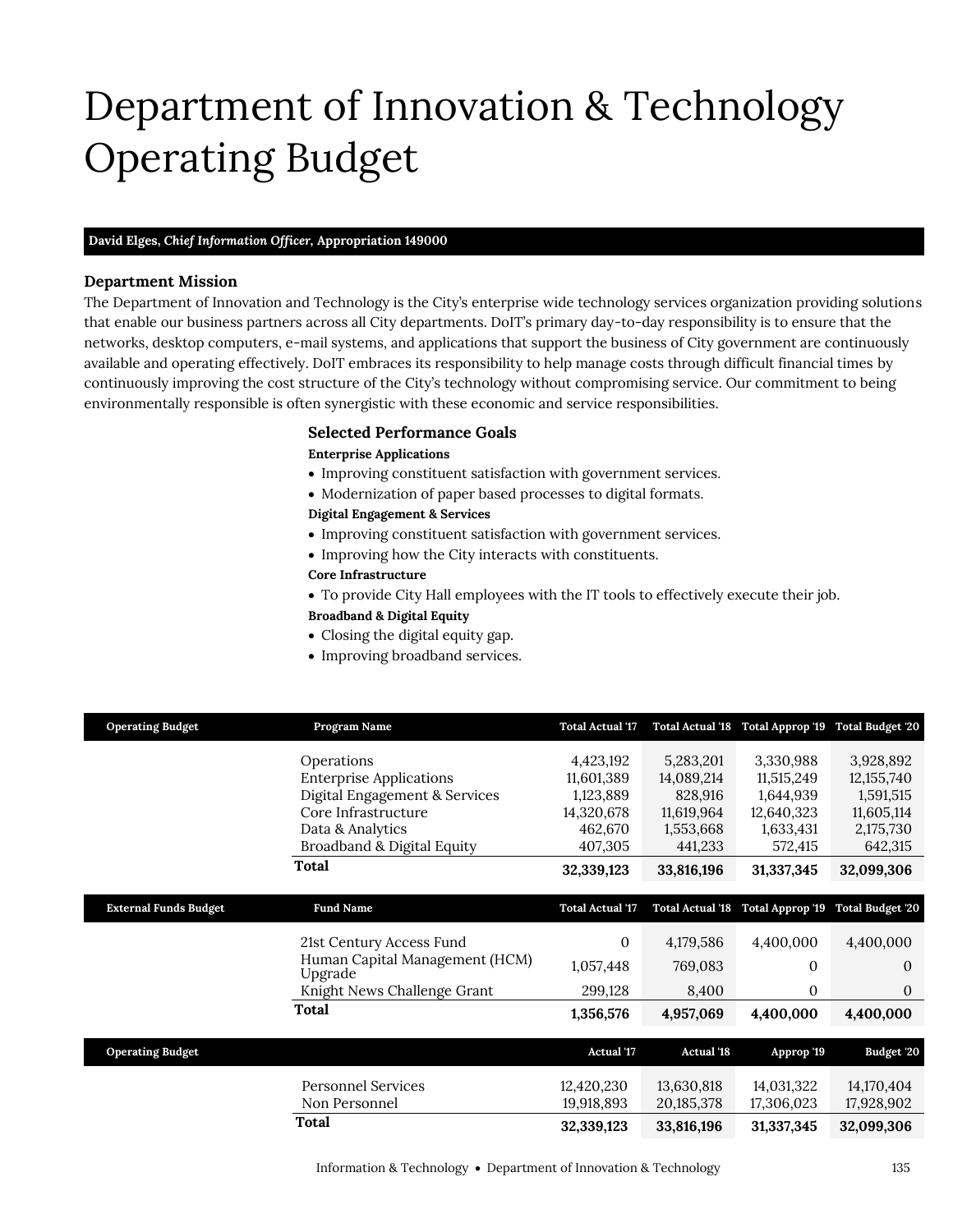# Department of Innovation & Technology Operating Budget



## **Description of Services**

The Department of Innovation and Technology (DoIT) improves the delivery of government services to the public through the effective management of the City's existing and emerging technologies. DoIT introduces innovative technologies and processes designed to drive efficiency into government operations. DoIT also provides professional project management and business analysis services, in addition to maintaining the hardware and software platforms necessary to support the daily technical and communication operations of the City. Personnel skilled in programming, analysis, hardware and software support, training, communications, and general technology consulting work with user departments on enhancing and maintaining their information systems.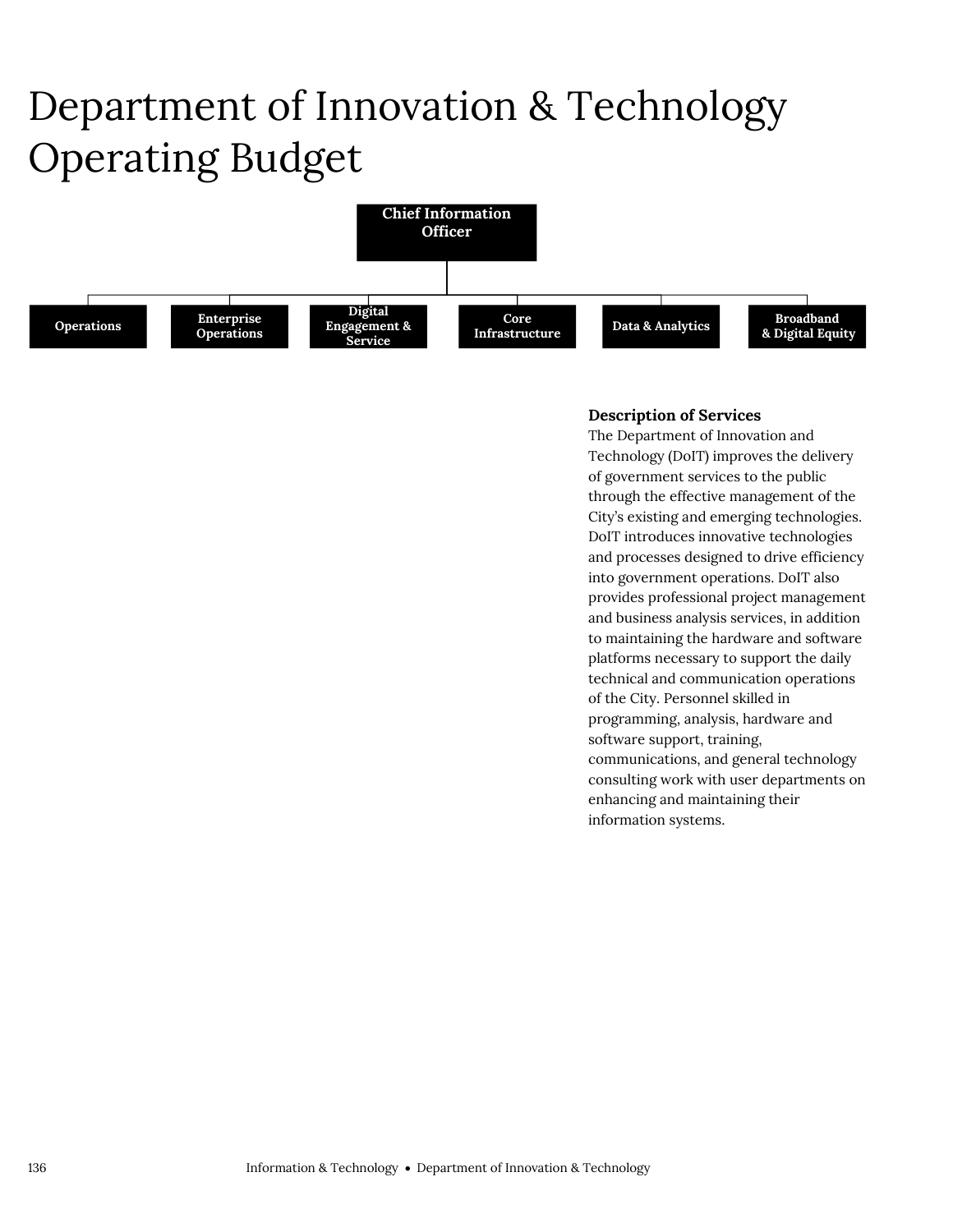# Department History

| <b>Personnel Services</b>                                               | <b>FY17 Expenditure</b> | FY18 Expenditure        | <b>FY19 Appropriation</b>        | FY20 Adopted        | $Inc/Dec$ 19 vs 20           |
|-------------------------------------------------------------------------|-------------------------|-------------------------|----------------------------------|---------------------|------------------------------|
| 51000 Permanent Employees                                               | 11,981,594              | 13,144,850              | 13,732,572                       | 13,902,126          | 169,554                      |
| 51100 Emergency Employees                                               | 25,450                  | 42,462                  | 65,000                           | 50,278              | $-14,722$                    |
| 51200 Overtime                                                          | 336,947                 | 362,398                 | 233,750                          | 218,000             | $-15,750$                    |
| 51600 Unemployment Compensation                                         | 44,458                  | 4,751                   | $\boldsymbol{0}$                 | 0                   | $\mathbf 0$                  |
| 51700 Workers' Compensation                                             | 31,781                  | 76,357                  | $\mathbf{0}$                     | $\mathbf{0}$        | $\mathbf{0}$                 |
| <b>Total Personnel Services</b>                                         | 12,420,230              | 13,630,818              | 14,031,322                       | 14,170,404          | 139,082                      |
| <b>Contractual Services</b>                                             | FY17 Expenditure        | FY18 Expenditure        | <b>FY19 Appropriation</b>        | FY20 Adopted        | $Inc/Dec 19$ vs $20$         |
| 52100 Communications                                                    | 926,247                 | 1,074,904               | 704,000                          | 704,000             | 0                            |
| 52200 Utilities                                                         | 1,142                   | 1,171                   | $\boldsymbol{0}$                 | 0                   | $\mathbf{0}$                 |
| 52400 Snow Removal                                                      | 0                       | 0                       | $\mathbf{0}$                     | 0                   | $\mathbf{0}$                 |
| 52500 Garbage/Waste Removal                                             | $\overline{0}$          | 0                       | $\mathbf{0}$                     | $\mathbf{0}$        | $\boldsymbol{0}$             |
| 52600 Repairs Buildings & Structures                                    | $\overline{0}$          | $\mathbf{0}$            | $\mathbf{0}$                     | $\Omega$            | $\mathbf{0}$                 |
| 52700 Repairs & Service of Equipment<br>52800 Transportation of Persons | 166,377<br>110,954      | 1,041,385<br>94,188     | 700,000<br>50,000                | 1,886,662<br>50,000 | 1,186,662<br>$\theta$        |
| 52900 Contracted Services                                               | 7,420,227               | 5,384,098               | 4,163,495                        | 3,144,815           | $-1,018,680$                 |
| <b>Total Contractual Services</b>                                       | 8,624,947               | 7,595,746               | 5,617,495                        | 5,785,477           | 167,982                      |
| <b>Supplies &amp; Materials</b>                                         | FY17 Expenditure        | <b>FY18 Expenditure</b> | <b>FY19 Appropriation</b>        | FY20 Adopted        | Inc/Dec 19 vs 20             |
| 53000 Auto Energy Supplies                                              | 0                       | 0                       | 0                                | 0                   | 0                            |
| 53200 Food Supplies                                                     | 0                       | $\mathbf{0}$            | 0                                | 0                   | $\mathbf{0}$                 |
| 53400 Custodial Supplies                                                | $\mathbf{0}$            | $\mathbf{0}$            | $\mathbf{0}$                     | $\mathbf{0}$        | $\mathbf{0}$                 |
| 53500 Med, Dental, & Hosp Supply                                        | $\overline{0}$          | $\mathbf{0}$            | $\mathbf{0}$                     | $\mathbf{0}$        | $\mathbf{0}$                 |
| 53600 Office Supplies and Materials                                     | 19,281                  | 14,957                  | 16,000                           | 13,050              | $-2,950$                     |
| 53700 Clothing Allowance                                                | $\mathbf{0}$            | 2,750                   | 3,750                            | 1,750               | $-2,000$                     |
| 53800 Educational Supplies & Mat                                        | $\overline{0}$          | $\mathbf{0}$            | $\mathbf{0}$                     | $\mathbf{0}$        | $\boldsymbol{0}$             |
|                                                                         |                         |                         |                                  |                     |                              |
| 53900 Misc Supplies & Materials                                         | 26,245                  | 21,103                  | 25,000                           | 25,000              | $\mathbf{0}$                 |
| <b>Total Supplies &amp; Materials</b>                                   | 45,526                  | 38,810                  | 44,750                           | 39,800              | $-4,950$                     |
| <b>Current Chgs &amp; Oblig</b>                                         | <b>FY17 Expenditure</b> | <b>FY18 Expenditure</b> | <b>FY19 Appropriation</b>        | FY20 Adopted        | $Inc/Dec 19$ vs $20$         |
| 54300 Workers' Comp Medical                                             | 5,287                   | 2,915                   | 0                                | 0                   | $\boldsymbol{0}$             |
| 54400 Legal Liabilities                                                 | 0                       | 0                       | $\boldsymbol{0}$                 | 0                   | $\boldsymbol{0}$             |
| 54500 Aid To Veterans                                                   | 0                       | 0                       | $\boldsymbol{0}$                 | $\mathbf{0}$        | $\boldsymbol{0}$             |
| 54600 Current Charges H&I                                               | $\overline{0}$          | $\mathbf{0}$            | $\mathbf{0}$                     | $\mathbf{0}$        | $\mathbf{0}$                 |
| 54700 Indemnification<br>54800 Reserve Account                          | 0<br>$\overline{0}$     | 0<br>$\mathbf{0}$       | $\boldsymbol{0}$<br>$\mathbf{0}$ | 0<br>$\Omega$       | $\mathbf{0}$<br>$\mathbf{0}$ |
| 54900 Other Current Charges                                             | 9,781,244               | 10,918,904              | 10,363,944                       | 11,006,255          | 642,311                      |
| Total Current Chgs & Oblig                                              | 9,786,531               | 10,921,819              | 10,363,944                       | 11,006,255          | 642,311                      |
| Equipment                                                               | <b>FY17 Expenditure</b> | <b>FY18 Expenditure</b> | <b>FY19 Appropriation</b>        | FY20 Adopted        | $Inc/Dec 19$ vs $20$         |
|                                                                         | $\mathbf{0}$            | $\mathbf{0}$            | $\mathbf{0}$                     | 0                   | 0                            |
| 55000 Automotive Equipment<br>55400 Lease/Purchase                      | 1,263,076               | 1,225,198               | 1,179,834                        | 1,077,370           | $-102,464$                   |
| 55600 Office Furniture & Equipment                                      | $\mathbf{0}$            | $\mathbf{0}$            | $\mathbf{0}$                     | 0                   | $\mathbf{0}$                 |
| 55900 Misc Equipment                                                    | 198,813                 | 403,805                 | 100,000                          | 20,000              | $-80,000$                    |
| <b>Total Equipment</b>                                                  | 1,461,889               | 1,629,003               | 1,279,834                        | 1,097,370           | $-182,464$                   |
| Other                                                                   | FY17 Expenditure        | FY18 Expenditure        | FY19 Appropriation               | FY20 Adopted        | Inc/Dec 19 vs 20             |
|                                                                         | $\mathbf{0}$            | $\mathbf{0}$            | 0                                | $\boldsymbol{0}$    | 0                            |
| 56200 Special Appropriation<br>57200 Structures & Improvements          | $\mathbf{0}$            | $\boldsymbol{0}$        | $\boldsymbol{0}$                 | 0                   | $\boldsymbol{0}$             |
| 58000 Land & Non-Structure                                              | $\mathbf{0}$            | 0                       | $\boldsymbol{0}$                 | $\boldsymbol{0}$    | $\mathbf{0}$                 |
| <b>Total Other</b>                                                      | $\boldsymbol{0}$        | 0                       | $\boldsymbol{0}$                 | $\boldsymbol{0}$    | $\mathbf{0}$                 |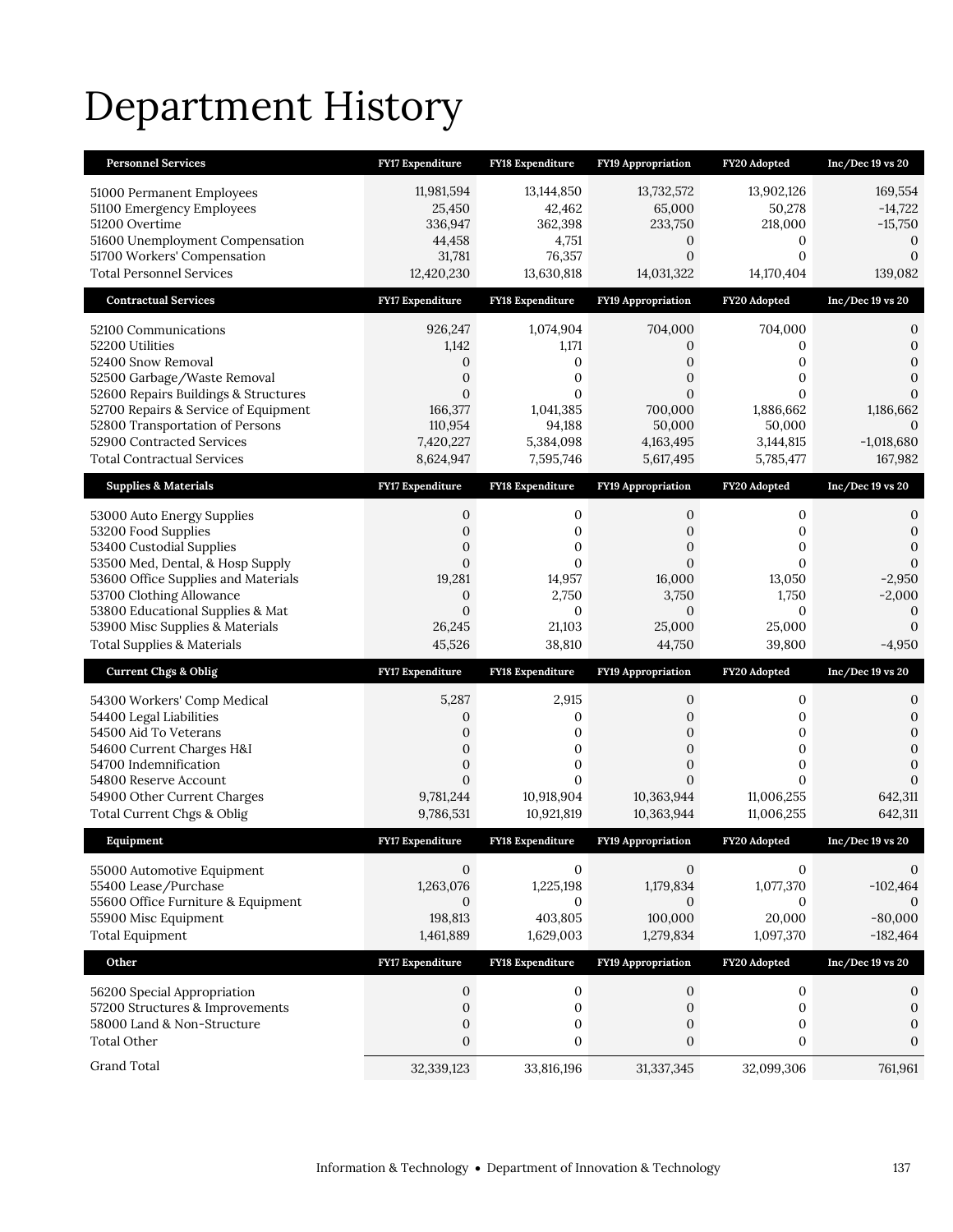## Department Personnel

| <b>Title</b>                         | Union<br>Code   | Grade | Position | <b>FY20 Salary</b> | Title                             | Union<br>Code   | Grade | Position | <b>FY20 Salary</b> |
|--------------------------------------|-----------------|-------|----------|--------------------|-----------------------------------|-----------------|-------|----------|--------------------|
|                                      |                 |       |          |                    |                                   |                 |       |          |                    |
| Admin Asst (Election)                | SE1             | 06    | 1.00     | 90,122             | <b>Employee Development Asst</b>  | SE <sub>1</sub> | 04    | 1.00     | 49,203             |
| Asst Manager-DataProcessing          | SE <sub>1</sub> | 04    | 6.00     | 424,230            | Exec Assistant                    | SE <sub>1</sub> | 12    | 2.00     | 277,022            |
| Broadband Digital Equity<br>Advocate | SE <sub>1</sub> | 06    | 1.00     | 90,122             | Exec Asst (Mgmt Info Svcs)        | <b>EXM</b>      | 14    | 1.00     | 148,275            |
| Chief Data Officer                   | <b>EXM</b>      | 14    | 1.00     | 122,336            | <b>Executive Secretary</b>        | SE <sub>1</sub> | 06    | 1.00     | 90,122             |
| Chief Digital Officer                | <b>EXM</b>      | 12    | 1.00     | 102,791            | Head Clerk                        | SU <sub>4</sub> | 12    | 1.00     | 55,654             |
| Chief Digital Officer                | <b>EXM</b>      | 14    | 1.00     | 148,275            | Management Analyst<br>(Asd/Admin) | SE <sub>1</sub> | 06    | 1.00     | 63,399             |
| Chief Inform & Security Offcr        | <b>EXM</b>      | 14    | 1.00     | 118,248            | Mgmt Analyst                      | SU <sub>4</sub> | 15    | 1.00     | 70,368             |
| Chief of Enterprise Application EXM  |                 | 14    | 1.00     | 148,275            | Prin Admin Assistant              | SE <sub>1</sub> | 08    | 1.00     | 108,232            |
| Chief of Staff                       | <b>EXM</b>      | 11    | 1.00     | 123,662            | Prin Data Proc Systems Analyst    | SE <sub>1</sub> | 10    | 26.00    | 2,935,202          |
| Chief Technology Officer             | <b>EXM</b>      | 14    | 1.00     | 148,275            | Prin Dp Sys Anl-DP                | SE <sub>1</sub> | 11    | 11.00    | 1,313,483          |
| Data Proc Equip Tech<br>(Mis/Dpu     | SU <sub>4</sub> | 15    | 6.00     | 374,530            | Prin Research Analyst             | SE <sub>1</sub> | 06    | 1.00     | 89,396             |
| Data Proc Proj Mgr (Asn Svc)         | SE1             | 10    | 1.00     | 125,750            | Principal Clerk                   | SU <sub>4</sub> | 10    | 1.00     | 43,136             |
| Data Proc Sys Analyst I              | SE <sub>1</sub> | 07    | 3.00     | 297,082            | Radio Communications Tech         | SU <sub>4</sub> | 15    | 1.00     | 50,430             |
| Dir of Performance<br>Management     | <b>EXM</b>      | 10    | 1.00     | 87,335             | Sr Computer Operator              | SU <sub>4</sub> | 13    | 1.00     | 57,872             |
| Director of MIS                      | <b>CDH</b>      | NG    | 1.00     | 186,016            | Sr Data Proc Sys Analyst          | SE <sub>1</sub> | 08    | 48.00    | 4,662,434          |
| Director Operations                  | <b>EXM</b>      | 11    | 1.00     | 109,451            | Sr Data Proc Sys Anl (Ads/Dpu)    | SE <sub>1</sub> | 10    | 13.00    | 1,520,798          |
| DP Sys Anl                           | SE <sub>1</sub> | 06    | 21.00    | 1,645,107          | Sr Management Analyst             | <b>EXM</b>      | 08    | 1.00     | 91,690             |
|                                      |                 |       |          |                    | Sr Programmer                     | SU <sub>4</sub> | 15    | 3.00     | 169,946            |
|                                      |                 |       |          |                    | <b>Total</b>                      |                 |       | 164      | 16,138,269         |

#### **Adjustments**

| $-2,349,444$ |
|--------------|
|              |
|              |
| 113,300      |
|              |
|              |

L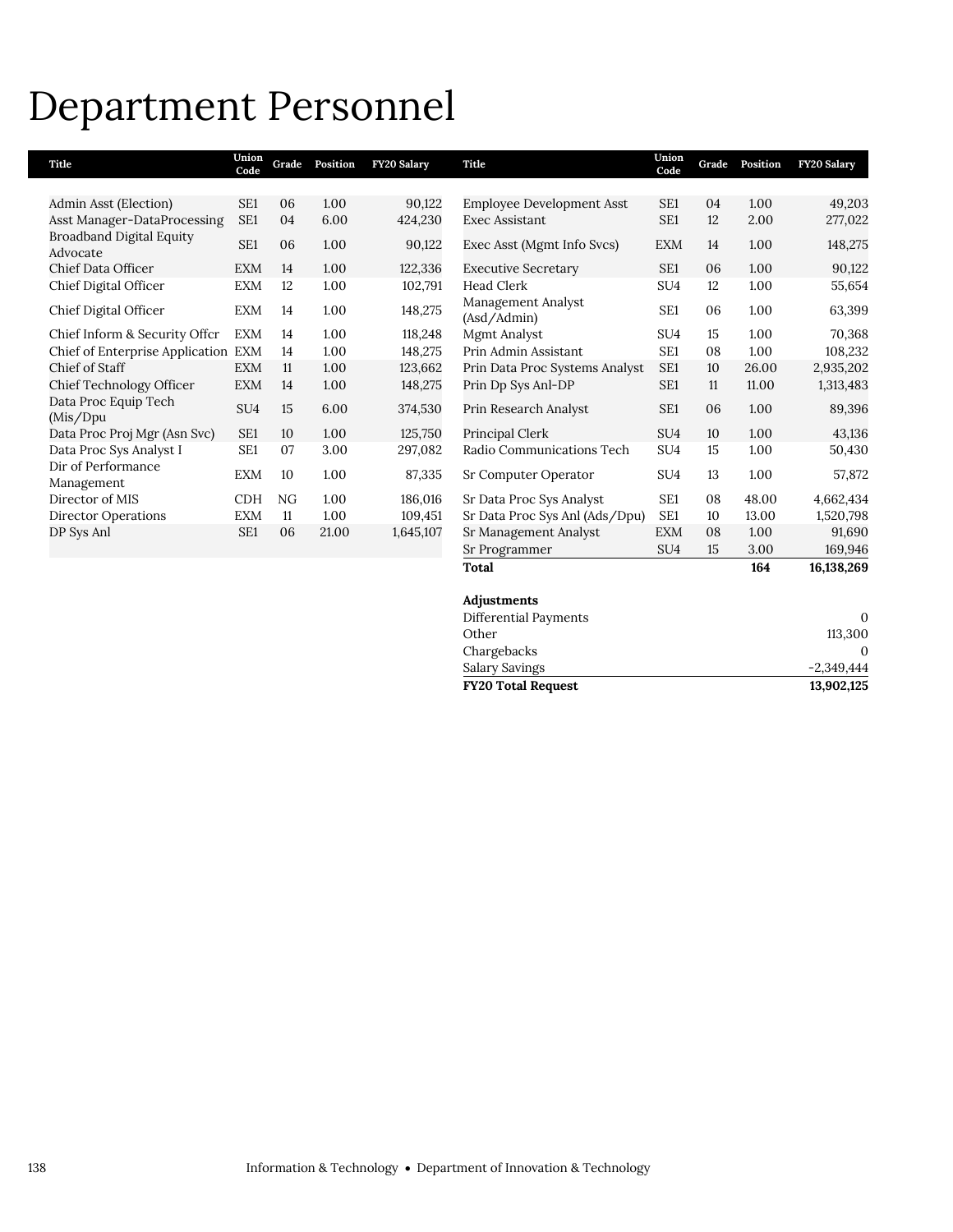# External Funds History

| <b>Personnel Services</b>                                           | FY17 Expenditure                 | FY18 Expenditure  | FY19 Appropriation                 | FY20 Adopted          | $Inc/Dec 19$ vs $20$             |
|---------------------------------------------------------------------|----------------------------------|-------------------|------------------------------------|-----------------------|----------------------------------|
| 51000 Permanent Employees                                           | 1,202,192                        | 0                 | 0                                  | $\mathbf{0}$          | 0                                |
| 51100 Emergency Employees                                           | 0                                | 0                 | 0                                  | 0                     | $\boldsymbol{0}$                 |
| 51200 Overtime                                                      | 29,052                           | 0                 | 0                                  | 0                     | $\overline{0}$                   |
| 51300 Part Time Employees                                           | 0                                | 0                 | 0                                  | 0                     | $\boldsymbol{0}$                 |
| 51400 Health Insurance<br>51500 Pension & Annuity                   | $\overline{0}$<br>14,939         | $\mathbf{0}$<br>0 | $\overline{0}$<br>$\boldsymbol{0}$ | $\mathbf{0}$<br>0     | $\mathbf{0}$<br>$\boldsymbol{0}$ |
| 51600 Unemployment Compensation                                     | 0                                | 0                 | $\boldsymbol{0}$                   | 0                     | $\mathbf{0}$                     |
| 51700 Workers' Compensation                                         | $\overline{0}$                   | 0                 | 0                                  | 0                     | $\mathbf{0}$                     |
| 51800 Indirect Costs                                                | $\overline{0}$                   | 0                 | 0                                  | 0                     | $\overline{0}$                   |
| 51900 Medicare                                                      | $\Omega$                         | 0                 | $\mathbf{0}$                       | 0                     | $\mathbf{0}$                     |
| <b>Total Personnel Services</b>                                     | 1,246,183                        | 0                 | 0                                  | 0                     | $\boldsymbol{0}$                 |
| <b>Contractual Services</b>                                         | <b>FY17 Expenditure</b>          | FY18 Expenditure  | <b>FY19 Appropriation</b>          | FY20 Adopted          | $Inc/Dec 19$ vs 20               |
| 52100 Communications                                                | 0                                | 0                 | 0                                  | $\mathbf{0}$          | 0                                |
| 52200 Utilities                                                     | $\overline{0}$                   | 0                 | 0                                  | 0                     | $\boldsymbol{0}$                 |
| 52400 Snow Removal                                                  | $\mathbf 0$                      | 0                 | 0                                  | 0                     | $\boldsymbol{0}$                 |
| 52500 Garbage/Waste Removal<br>52600 Repairs Buildings & Structures | $\overline{0}$<br>$\overline{0}$ | 0<br>0            | 0<br>0                             | 0<br>0                | $\mathbf{0}$<br>$\mathbf{0}$     |
| 52700 Repairs & Service of Equipment                                | $\overline{0}$                   | 0                 | $\mathbf{0}$                       | 0                     | $\overline{0}$                   |
| 52800 Transportation of Persons                                     | 2,838                            | $\mathbf{0}$      | $\overline{0}$                     | $\Omega$              | $\mathbf{0}$                     |
| 52900 Contracted Services                                           | 107,120                          | 4,957,069         | 4,400,000                          | 4,400,000             | $\mathbf{0}$                     |
| <b>Total Contractual Services</b>                                   | 109,958                          | 4,957,069         | 4,400,000                          | 4,400,000             | $\mathbf{0}$                     |
| <b>Supplies &amp; Materials</b>                                     | <b>FY17 Expenditure</b>          | FY18 Expenditure  | FY19 Appropriation                 | FY20 Adopted          | $Inc/Dec 19$ vs $20$             |
| 53000 Auto Energy Supplies                                          | $\mathbf{0}$                     | 0                 | 0                                  | 0                     | 0                                |
| 53200 Food Supplies                                                 | 435                              | 0                 | 0                                  | 0                     | $\mathbf{0}$                     |
| 53400 Custodial Supplies                                            | 0                                | 0                 | 0                                  | 0                     | $\mathbf{0}$                     |
| 53500 Med, Dental, & Hosp Supply                                    | $\mathbf{0}$                     | 0                 | $\boldsymbol{0}$                   | 0                     | $\mathbf{0}$                     |
| 53600 Office Supplies and Materials<br>53700 Clothing Allowance     | $\overline{0}$<br>$\mathbf{0}$   | 0<br>0            | 0<br>0                             | 0<br>0                | $\boldsymbol{0}$<br>$\mathbf{0}$ |
| 53800 Educational Supplies & Mat                                    |                                  |                   | $\boldsymbol{0}$                   | 0                     | $\overline{0}$                   |
|                                                                     | $\mathbf{0}$                     | 0                 |                                    |                       |                                  |
| 53900 Misc Supplies & Materials                                     | $\overline{0}$                   | 0                 | 0                                  | 0                     | $\mathbf{0}$                     |
| <b>Total Supplies &amp; Materials</b>                               | 435                              | 0                 | $\boldsymbol{0}$                   | 0                     | $\mathbf{0}$                     |
| <b>Current Chgs &amp; Oblig</b>                                     | <b>FY17 Expenditure</b>          | FY18 Expenditure  | FY19 Appropriation                 | FY20 Adopted          | $Inc/Dec 19$ vs $20$             |
|                                                                     |                                  |                   |                                    |                       |                                  |
| 54300 Workers' Comp Medical<br>54400 Legal Liabilities              | 0<br>0                           | 0<br>0            | 0<br>0                             | 0<br>0                | 0<br>$\boldsymbol{0}$            |
| 54600 Current Charges H&I                                           | $\mathbf 0$                      | 0                 | 0                                  | 0                     | $\mathbf{0}$                     |
| 54700 Indemnification                                               | $\mathbf 0$                      | 0                 | 0                                  | 0                     | $\mathbf{0}$                     |
| 54800 Reserve Account                                               | $\Omega$                         | $\Omega$          | $\Omega$                           | $\Omega$              | $\Omega$                         |
| 54900 Other Current Charges<br>Total Current Chgs & Oblig           | 0<br>$\boldsymbol{0}$            | 0<br>0            | 0<br>0                             | $\boldsymbol{0}$<br>0 | 0<br>0                           |
|                                                                     | <b>FY17 Expenditure</b>          | FY18 Expenditure  | FY19 Appropriation                 | FY20 Adopted          | Inc/Dec 19 vs 20                 |
| Equipment                                                           |                                  |                   |                                    |                       |                                  |
| 55000 Automotive Equipment                                          | $\boldsymbol{0}$                 | 0                 | 0                                  | $\boldsymbol{0}$      | 0                                |
| 55400 Lease/Purchase                                                | 0<br>$\overline{0}$              | 0<br>0            | 0<br>0                             | $\mathbf{0}$<br>0     | 0                                |
| 55600 Office Furniture & Equipment<br>55900 Misc Equipment          | 0                                | 0                 | 0                                  | 0                     | $\Omega$                         |
| <b>Total Equipment</b>                                              | $\boldsymbol{0}$                 | 0                 | 0                                  | 0                     | $\boldsymbol{0}$                 |
| Other                                                               | FY17 Expenditure                 | FY18 Expenditure  | FY19 Appropriation                 | FY20 Adopted          | $Inc/Dec 19$ vs $20$             |
|                                                                     | 0                                | 0                 | 0                                  | 0                     | 0                                |
| 56200 Special Appropriation<br>57200 Structures & Improvements      | 0                                | 0                 | 0                                  | $\mathbf{0}$          | 0                                |
| 58000 Land & Non-Structure                                          | 0                                | 0                 | 0                                  | 0                     | 0                                |
| <b>Total Other</b>                                                  | $\boldsymbol{0}$                 | 0                 | $\mathbf{0}$                       | 0                     | 0                                |
| Grand Total                                                         | 1,356,576                        | 4,957,069         | 4,400,000                          | 4,400,000             | $\mathbf{0}$                     |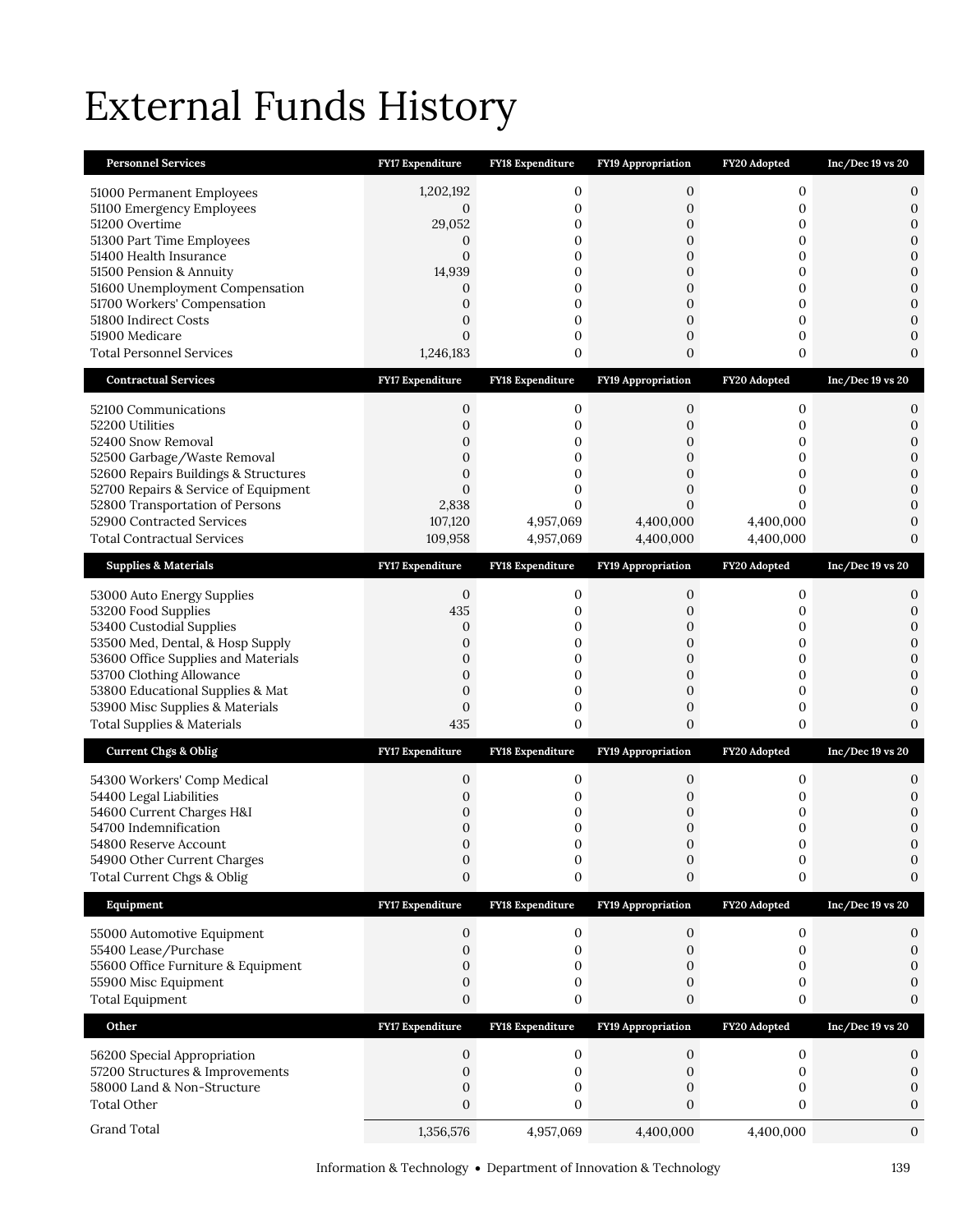## <span id="page-9-0"></span>Program 1. Operations

## **Alex Lawrence,** *Manager,* **Organization 149100**

## **Program Description**

The Operations program provides project management, business consulting services, and administrative support to agencies so that they can effectively develop and maintain new IT applications and improve service delivery through effective integration of innovative technology solutions.

| <b>Operating Budget</b>             | <b>Actual</b> '17      | <b>Actual</b> '18      | Approp '19           | Budget '20             |
|-------------------------------------|------------------------|------------------------|----------------------|------------------------|
| Personnel Services<br>Non Personnel | 2,182,828<br>2,240,364 | 1.970.720<br>3.312.481 | 708.219<br>2.622.769 | 1,783,984<br>2,144,908 |
| Total                               | 4,423,192              | 5,283,201              | 3,330,988            | 3,928,892              |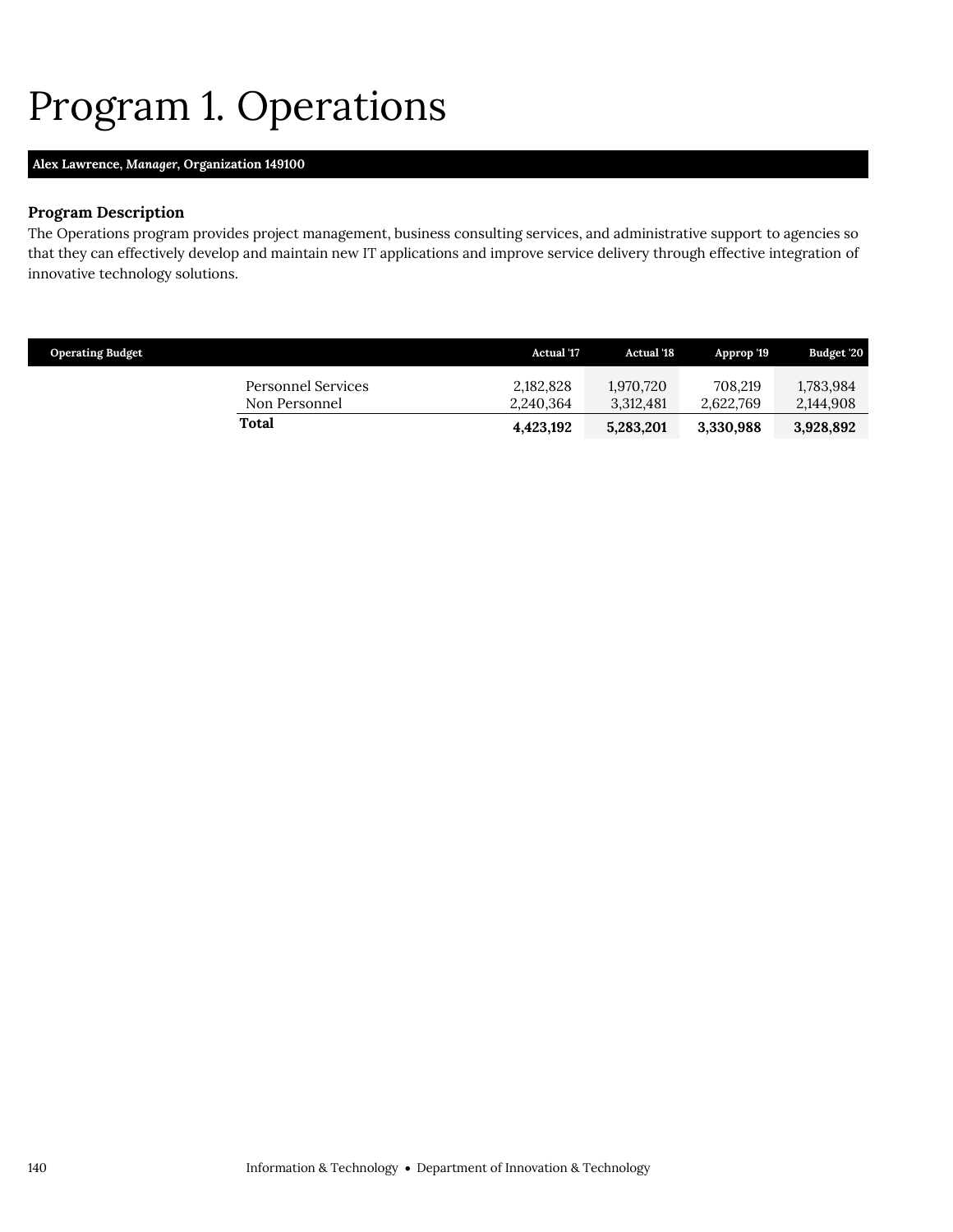# Program 2. Enterprise Applications

## <span id="page-10-0"></span>**Joseph Zeinoun,** *Manager,* **Organization 149200**

## **Program Description**

This program provides an integrated technology culture to select and develop information technologies that enable and support critical citywide, crosscutting agency business processes. Enterprise programs include Geographic Information Systems (GIS), Enterprise Resource Planning (PeopleSoft), Constituent Relationship Management (CRM) Asset Management, Permitting, Tax and Youth and Human Services Systems.

|              | <b>Operating Budget</b> |                                                                 | <b>Actual 17</b>                     | <b>Actual '18</b>                    | Approp '19                           | Budget '20                             |
|--------------|-------------------------|-----------------------------------------------------------------|--------------------------------------|--------------------------------------|--------------------------------------|----------------------------------------|
|              |                         | Personnel Services<br>Non Personnel<br>Total                    | 4,915,173<br>6,686,216<br>11,601,389 | 5,360,275<br>8,728,939<br>14,089,214 | 6,287,804<br>5,227,445<br>11,515,249 | 5,677,105<br>6,478,635<br>12, 155, 740 |
| Performance  |                         |                                                                 |                                      |                                      |                                      |                                        |
| <b>Goal:</b> |                         | Improving constituent satisfaction with government services     |                                      |                                      |                                      |                                        |
|              |                         | <b>Performance Measures</b>                                     | <b>Actual</b> '17                    | <b>Actual</b> '18                    | Projected '19                        | Target '20                             |
|              |                         | BAIS - iCIMS applicant experience<br>(out of $5$ )              |                                      | 2.7                                  | 4.3                                  | 5                                      |
|              |                         | Vendor/customer satisfaction with<br>Supplier Portal (out of 5) |                                      |                                      | 4                                    | 5                                      |
| Goal:        |                         | Modernization of paper based processes to digital formats       |                                      |                                      |                                      |                                        |
|              |                         | <b>Performance Measures</b>                                     | <b>Actual</b> '17                    | <b>Actual</b> '18                    | Projected '19                        | Target '20                             |
|              |                         | - % of total requests received over<br>digital channels         |                                      |                                      | 53                                   | 65                                     |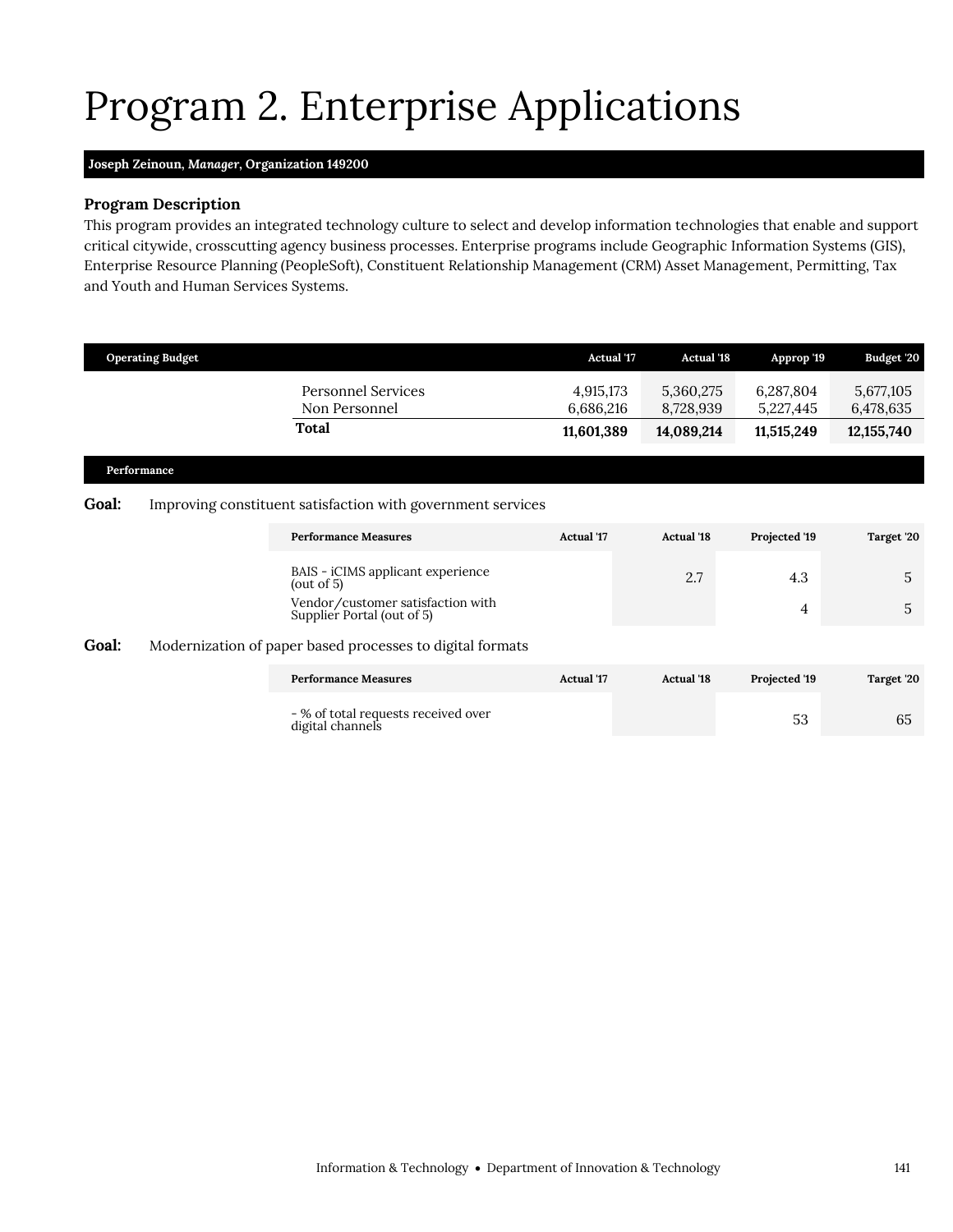# <span id="page-11-0"></span>Program 3. Digital Engagement & Services

## **Jeanethe H. Falvey,** *Manager,* **Organization 149300**

## **Program Description**

This program provides constituents access to government from home "online instead of in line" through innovative web based eGovernment technologies. It also oversees the City's cable franchise(s) by enforcing contractual and regulatory obligations for the operators, produces government and education access television, and advocates for customers in disputes with cable operators.

|       | <b>Operating Budget</b> |                                                             | <b>Actual '17</b>  | <b>Actual</b> '18  | Approp '19         | <b>Budget '20</b>    |
|-------|-------------------------|-------------------------------------------------------------|--------------------|--------------------|--------------------|----------------------|
|       |                         | <b>Personnel Services</b><br>Non Personnel                  | 781,191<br>342,698 | 557,004<br>271,912 | 819,039<br>825,900 | 1,007,374<br>584,141 |
|       |                         | Total                                                       | 1,123,889          | 828,916            | 1,644,939          | 1,591,515            |
|       | Performance             |                                                             |                    |                    |                    |                      |
| Goal: |                         | Improving constituent satisfaction with government services |                    |                    |                    |                      |
|       |                         | <b>Performance Measures</b>                                 | Actual '17         | <b>Actual</b> '18  | Projected '19      | Target '20           |
|       |                         | % pages on Boston.gov with level AA accessibility errors    |                    |                    | 9%                 | 10%                  |
|       |                         | Boston.gov website average reading<br>grade level           |                    |                    | 9                  | 8                    |
| Goal: |                         | Improving how the City interacts with constituents          |                    |                    |                    |                      |
|       |                         | <b>Performance Measures</b>                                 | <b>Actual</b> '17  | <b>Actual</b> '18  | Projected '19      | Target '20           |
|       |                         | Customer Satisfaction of boston.gov                         |                    | 74                 | 89                 | 100                  |
|       |                         | Response time on constituent<br>feedback                    |                    | 99                 | 85                 | 80                   |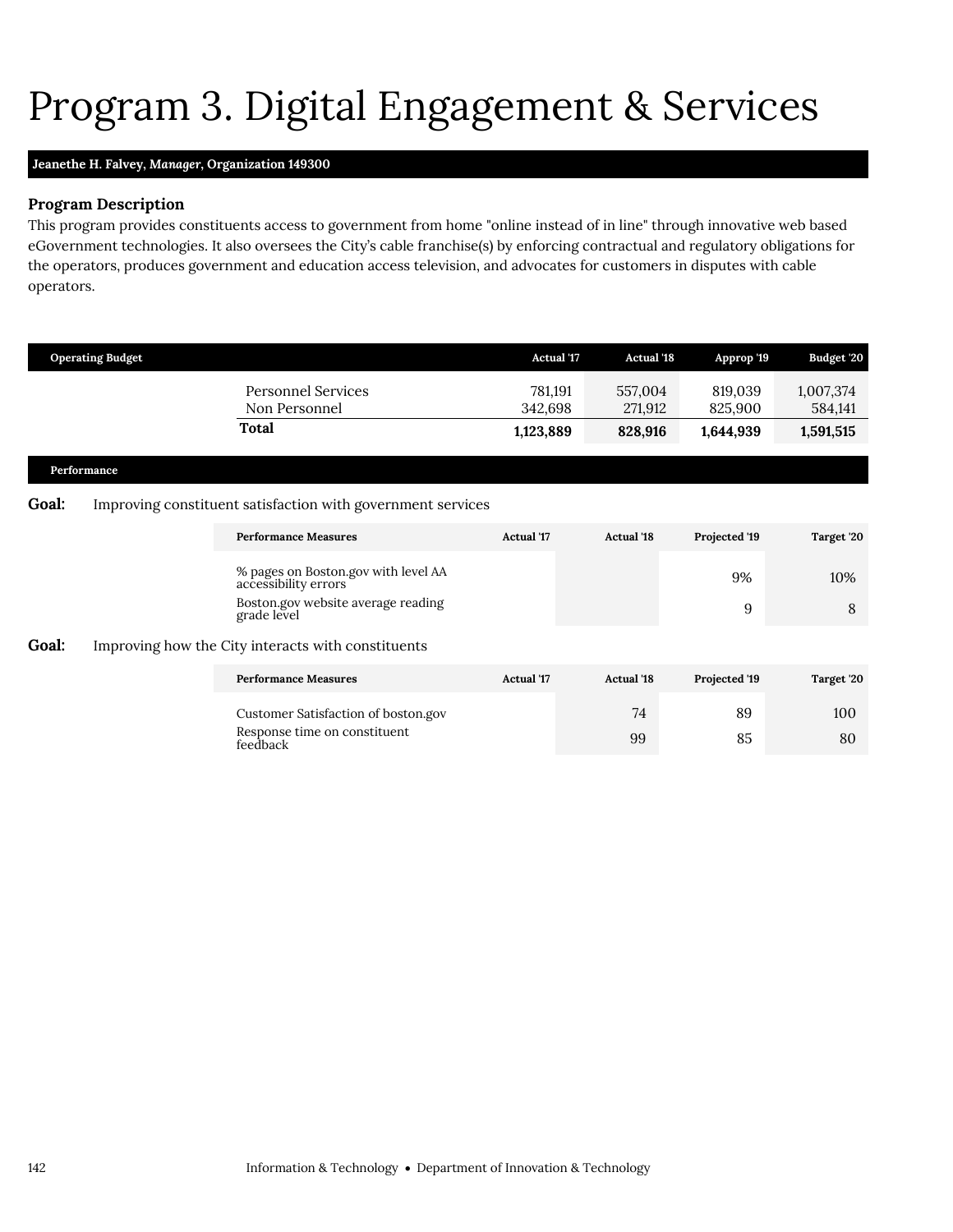# <span id="page-12-0"></span>Program 4. Core Infrastructure

## **Daniel Rothman,** *Manager,* **Organization 149400**

## **Program Description**

Core Infrastructure is responsible for the development and maintenance of City technology systems, data storage, and networks. Functional areas include server and mainframe technology, network and telecommunications, security, and electronic communication services.

|              | <b>Operating Budget</b>                                                           |                                                                                                                                                   | <b>Actual '17</b>       | <b>Actual '18</b>      | Approp '19             | <b>Budget '20</b>      |
|--------------|-----------------------------------------------------------------------------------|---------------------------------------------------------------------------------------------------------------------------------------------------|-------------------------|------------------------|------------------------|------------------------|
|              |                                                                                   | <b>Personnel Services</b><br>Non Personnel                                                                                                        | 4,001,229<br>10,319,449 | 4,440,027<br>7,179,937 | 4,585,689<br>8,054,634 | 4,049,186<br>7,555,928 |
|              |                                                                                   | Total                                                                                                                                             | 14,320,678              | 11,619,964             | 12,640,323             | 11,605,114             |
|              | Performance                                                                       |                                                                                                                                                   |                         |                        |                        |                        |
| <b>Goal:</b> | Modernizing our IT infrastructure                                                 |                                                                                                                                                   |                         |                        |                        |                        |
|              |                                                                                   | <b>Performance Measures</b>                                                                                                                       | <b>Actual</b> '17       | <b>Actual</b> '18      | Projected '19          | Target '20             |
|              |                                                                                   | % City buildings with a Class 1 BoNET<br>connection                                                                                               |                         |                        | 60%                    | 70%                    |
| Goal:        | To provide City Hall employees with the IT tools to effectively execute their job |                                                                                                                                                   |                         |                        |                        |                        |
|              |                                                                                   | <b>Performance Measures</b>                                                                                                                       | <b>Actual</b> '17       | <b>Actual</b> '18      | Projected '19          | Target '20             |
|              |                                                                                   | Overall customer satisfaction with IT<br>tools and support (including<br>equipment/software available,<br>support, wifi, phones, etc.) (out of 5) |                         | 4                      | 4                      | 5                      |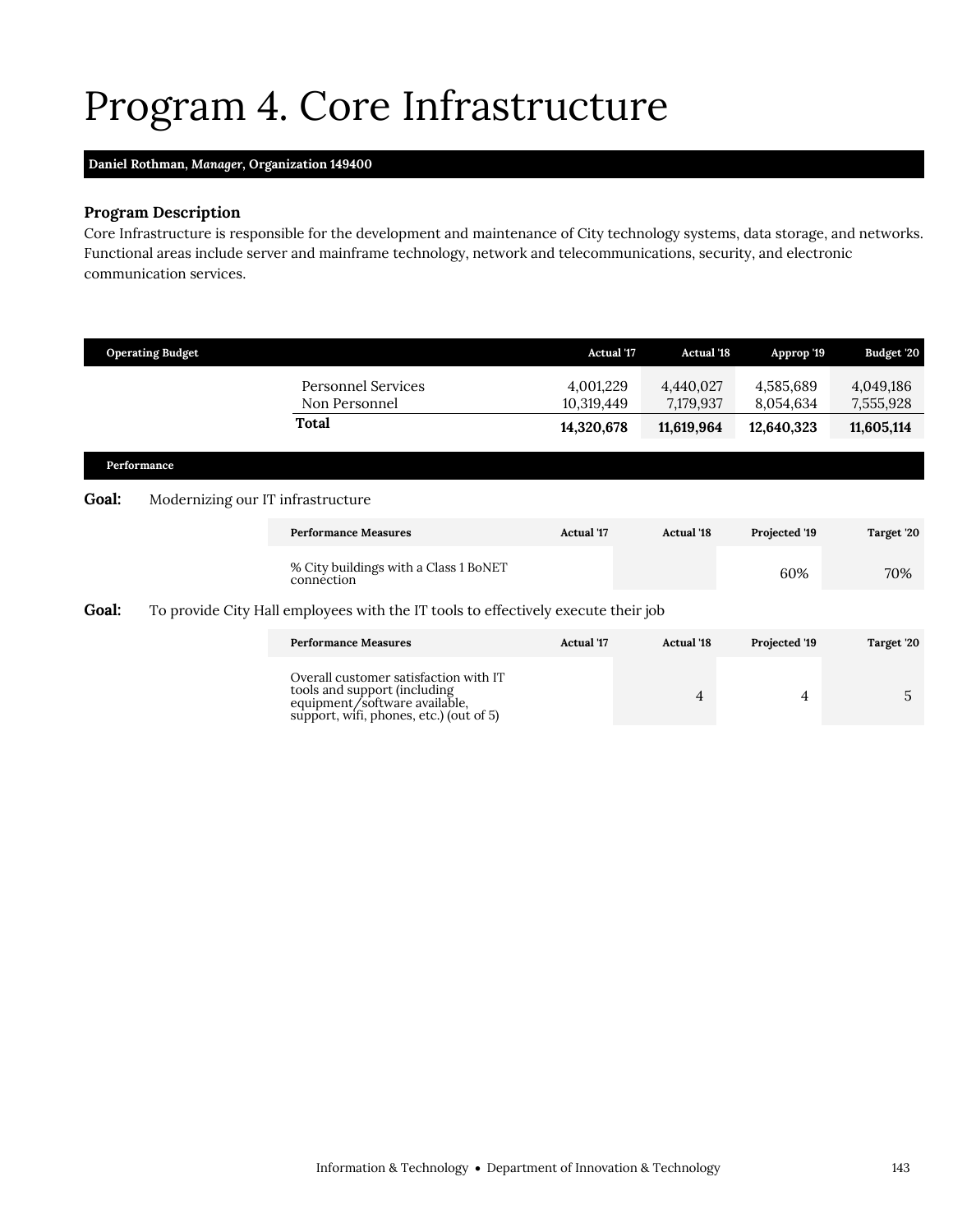## <span id="page-13-0"></span>Program 5. Data & Analytics

## **Stefanie Costa Leabo,** *Manager,* **Organization 149500**

## **Program Description**

Use data and analytics to improve quality of life and the effectiveness of government operations. By providing technology and business support, we aim to create a modern, data-driven, responsive City government. We have worked on a variety of initiatives to improve performance and accountability (CityScore, BFD shift swap dashboard) and to deliver services more effectively (signal timing optimization, moving day trash collection).

| <b>Operating Budget</b> |                                     | Actual '17         | <b>Actual</b> '18  | Approp '19           | Budget '20           |
|-------------------------|-------------------------------------|--------------------|--------------------|----------------------|----------------------|
|                         | Personnel Services<br>Non Personnel | 132.504<br>330.166 | 886.809<br>666.859 | 1.158.406<br>475.025 | 1,210,940<br>964,790 |
|                         | Total                               | 462.670            | 1,553,668          | 1,633,431            | 2,175,730            |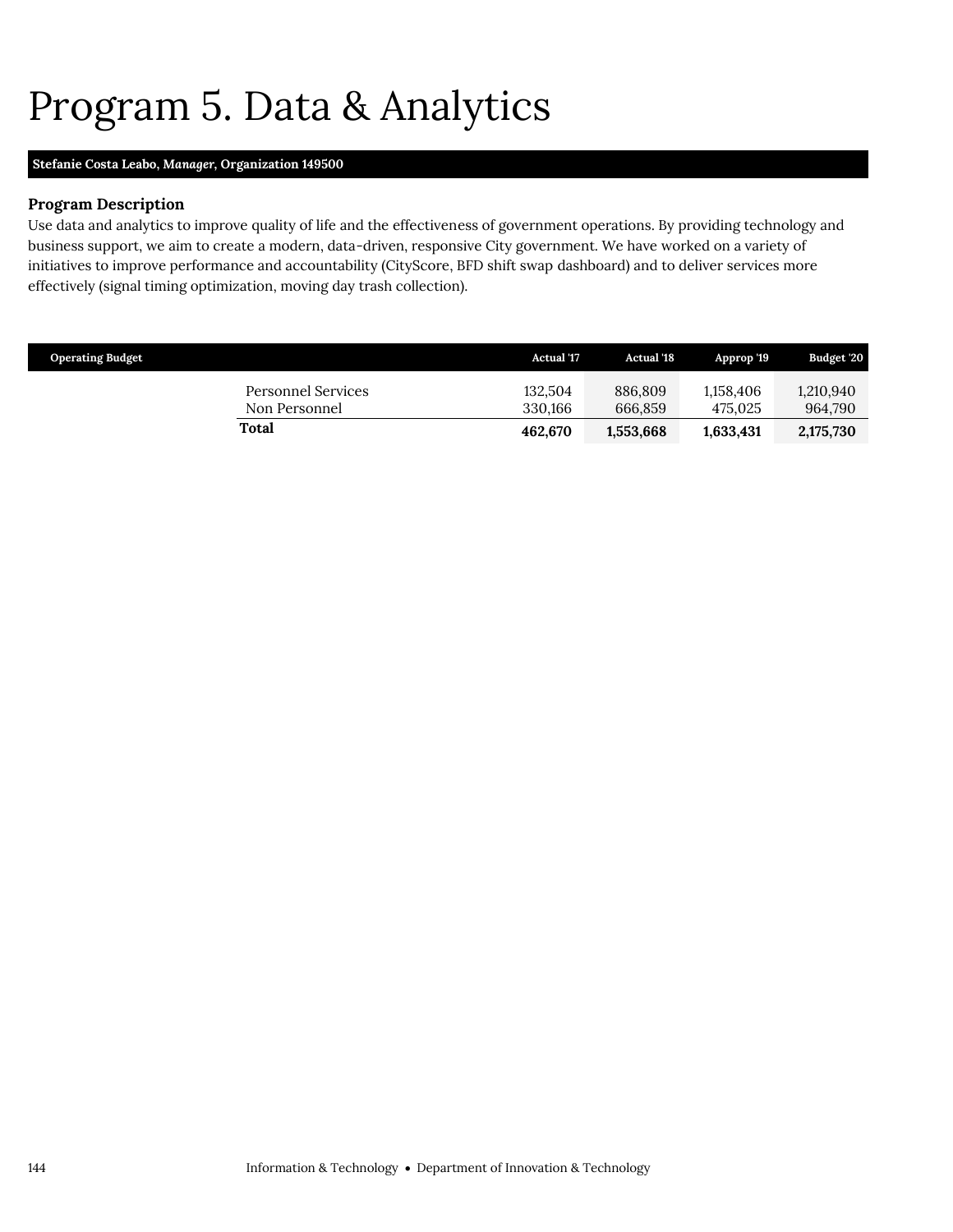# <span id="page-14-0"></span>Program 6. Broadband & Digital Equity

### **Michael Lynch,** *Manager,* **Organization 149600**

## **Program Description**

Work towards a future where every resident and business has access to affordable broadband internet, and the skills and equipment to make use of it. We support a variety of digital equity and public access initiatives, and work to provide both regulatory oversight for our cable TV providers and to lower the barriers to entry in Boston's broadband market.

|       | <b>Operating Budget</b>        |                                                                 | <b>Actual '17</b>       | <b>Actual '18</b> | Approp '19         | Budget '20         |
|-------|--------------------------------|-----------------------------------------------------------------|-------------------------|-------------------|--------------------|--------------------|
|       |                                | <b>Personnel Services</b><br>Non Personnel                      | 407,305<br>$\mathbf{0}$ | 415,983<br>25,250 | 472,165<br>100,250 | 441,815<br>200,500 |
|       |                                | Total                                                           | 407,305                 | 441,233           | 572,415            | 642,315            |
|       | Performance                    |                                                                 |                         |                   |                    |                    |
| Goal: | Closing the digital equity gap |                                                                 |                         |                   |                    |                    |
|       |                                | <b>Performance Measures</b>                                     | <b>Actual '17</b>       | <b>Actual</b> '18 | Projected '19      | Target '20         |
|       |                                | # of IT specific trainings available<br>within the last quarter |                         |                   | 10                 | 10                 |
| Goal: | Improving broadband services   |                                                                 |                         |                   |                    |                    |
|       |                                | <b>Performance Measures</b>                                     | <b>Actual</b> '17       | <b>Actual</b> '18 | Projected '19      | Target '20         |
|       |                                | Wicked free wifi customer<br>satisfaction rate (out of 5)       |                         |                   | 4.5                | 5                  |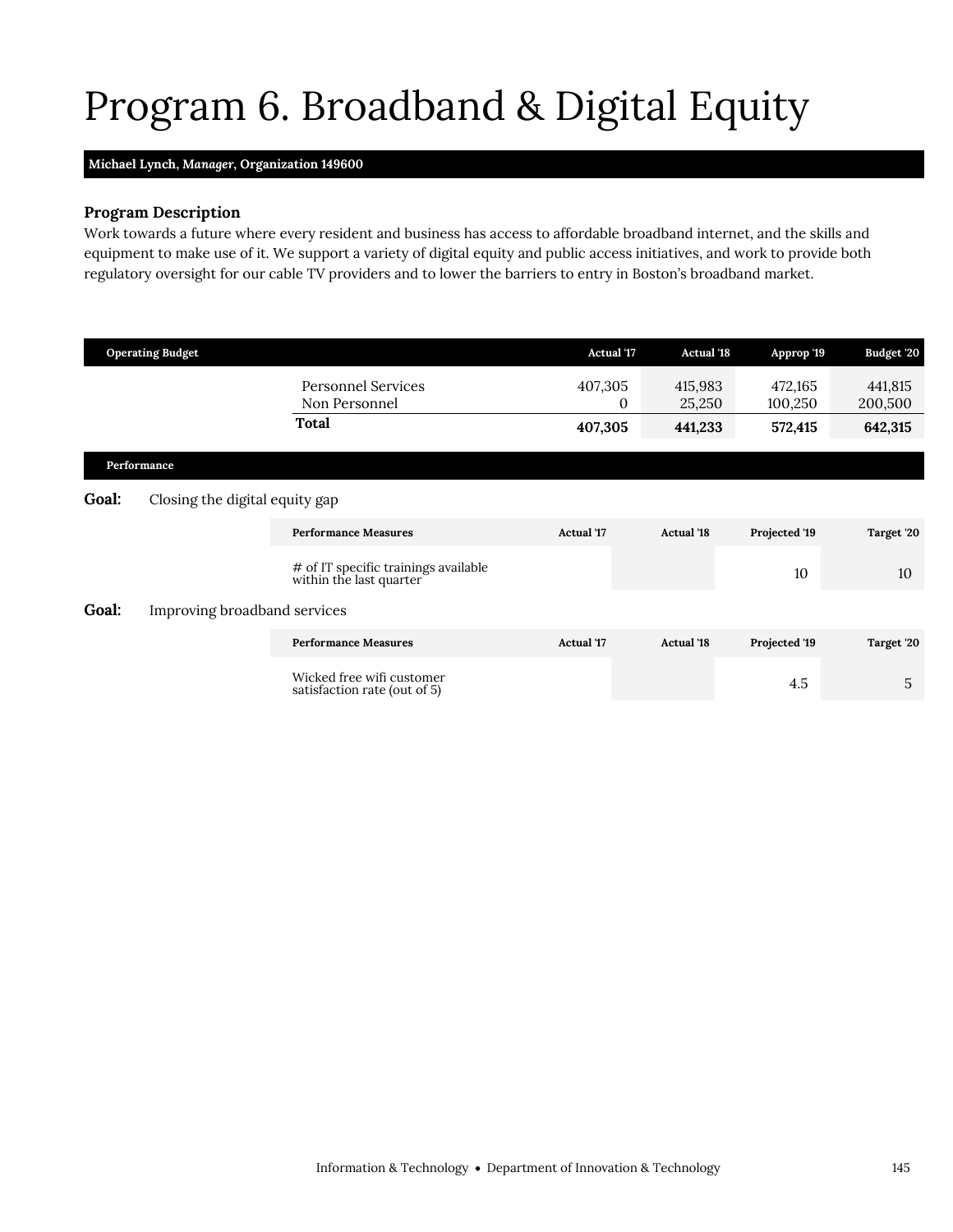## External Funds Projects

### **21st Century Access Fund**

## **Project Mission**

The 21st Century Access Fund is used to support Public, Educational or Governmental (PEG) access services pursuant to Section 53F3/4 of Chapter 44 of the Massachusetts General Laws funded provided through cable television franchise agreements.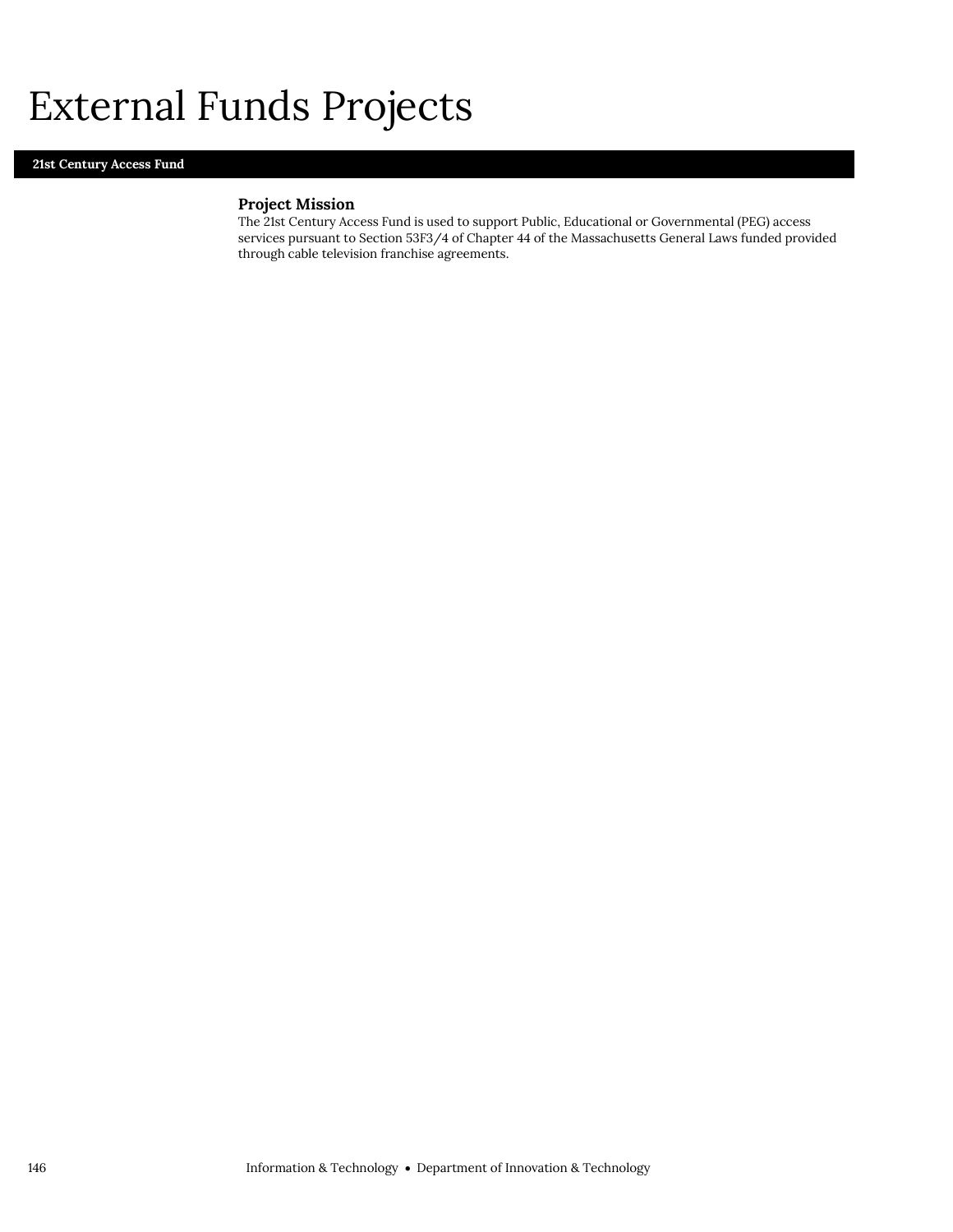# Department of Innovation & Technology Capital Budget

## **Overview**

Department of Innovation & Technology

Capital investment in technology enables the City to work more efficiently at a lower cost; to be more responsive to citizens; and to provide convenience for Boston's residents, businesses and visitors. Ongoing and new initiatives will build upon this progress, ensuring the City remains competitive and coordinated in computer information and communication technology.

### **FY20 Major Initiatives**

- Expansion of the City's fiber optic network (BoNet) will continue in FY20. The fiber network will connect additional Boston Public School buildings.
- DoIT will continue a feasibility study to determine a cost effective and efficient way to expand and sustain the infrastructure that supports multiple City radio systems.
- In Enterprise Applications, DoIT will continue developing Constituent Relations Management tools such as 311 and expand to more departments.
- In Digital Service Delivery and Engagement, DoIT will continue modernization of multiple digital tools and public applications to improve user experience engaging with the city online.
- The City will fund the second round of IT solutions identified in an innovative proposal and evaluation process. FY20's projects will support various City departments, including Property Management, Neighborhood Development, and Parks and Recreation.

| <b>Capital Budget Expenditures</b> |           | Total Actual '17 Total Actual '18 | <b>Estimated '19</b> | <b>Total Projected</b><br>''20 |
|------------------------------------|-----------|-----------------------------------|----------------------|--------------------------------|
| <b>Total Department</b>            | 8.732.893 | 6.121.828                         | 20,087,741           | 16,289,125                     |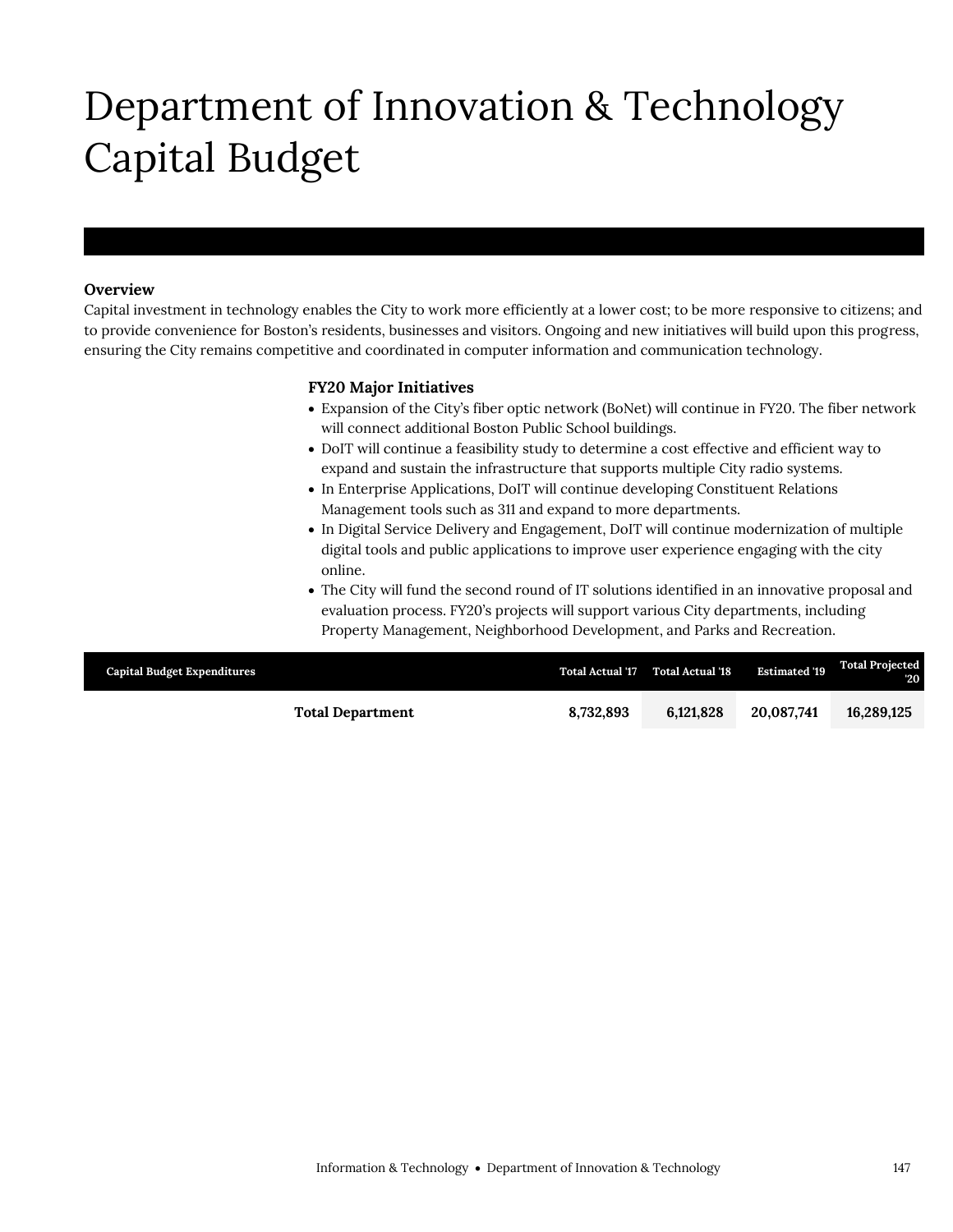## **CITY-WIDE RADIO SYSTEM STUDY**

#### **Project Mission**

Conduct a feasibility study to determine the most cost effective and efficient way to expand and sustain the infrastructure that supports the radio systems of multiple City Departments. **Managing Department, DolT Status, To Be Scheduled** 

**Location, Operating Impact,** No

#### **Authorizations**

Exp

|                                |          |             |             | Non Capital |          |
|--------------------------------|----------|-------------|-------------|-------------|----------|
| Source                         | Existing | <b>FY20</b> | Future      | Fund        | Total    |
| City Capital                   | 425,000  | 0           | $\theta$    | $\Omega$    | 425,000  |
| Grants/Other                   | O        | 0           |             |             | $\theta$ |
| Total                          | 425,000  | 0           | $\Omega$    | 0           | 425,000  |
| enditures (Actual and Planned) |          |             |             |             |          |
|                                | Thru     |             |             |             |          |
| Source                         | 6/30/18  | <b>FY19</b> | <b>FY20</b> | FY21-24     | Total    |
| City Capital                   | 0        | 94.464      | 300,000     | 30,536      | 425,000  |
| Grants/Other                   | 0        | 0           |             |             | $\theta$ |
| Total                          | 0        | 94.464      | 300,000     | 30,536      | 425,000  |
|                                |          |             |             |             |          |

### **CORE TECHNOLOGY INFRASTRUCTURE**

#### **Project Mission**

Install hardware platforms to run applications supporting City business. Scope includes data center consolidation, server virtualization, business interruption planning, enterprise storage, network management, VoIP deployment, and information security.

**Managing Department, DoIT Status, Annual Program Location, N/A Operating Impact, No** 

| <b>Authorizations</b>                    |           |                |                |             |           |
|------------------------------------------|-----------|----------------|----------------|-------------|-----------|
|                                          |           |                |                | Non Capital |           |
| Source                                   | Existing  | <b>FY20</b>    | Future         | Fund        | Total     |
| City Capital                             | 8,669,773 | 0              | 0              | 0           | 8,669,773 |
| Grants/Other                             | O         | 0              | 0              | 0           | $\theta$  |
| Total                                    | 8,669,773 | $\overline{0}$ | $\overline{0}$ | 0           | 8,669,773 |
| <b>Expenditures (Actual and Planned)</b> |           |                |                |             |           |
|                                          | Thru      |                |                |             |           |
| Source                                   | 6/30/18   | <b>FY19</b>    | <b>FY20</b>    | FY21-24     | Total     |
| City Capital                             | 561,297   | 1,289,861      | 1,560,000      | 5,258,615   | 8,669,773 |
| Grants/Other                             | 0         | 0              | $\Omega$       | O           | $\theta$  |
| Total                                    | 561.297   | 1.289.861      | 1.560.000      | 5,258,615   | 8,669,773 |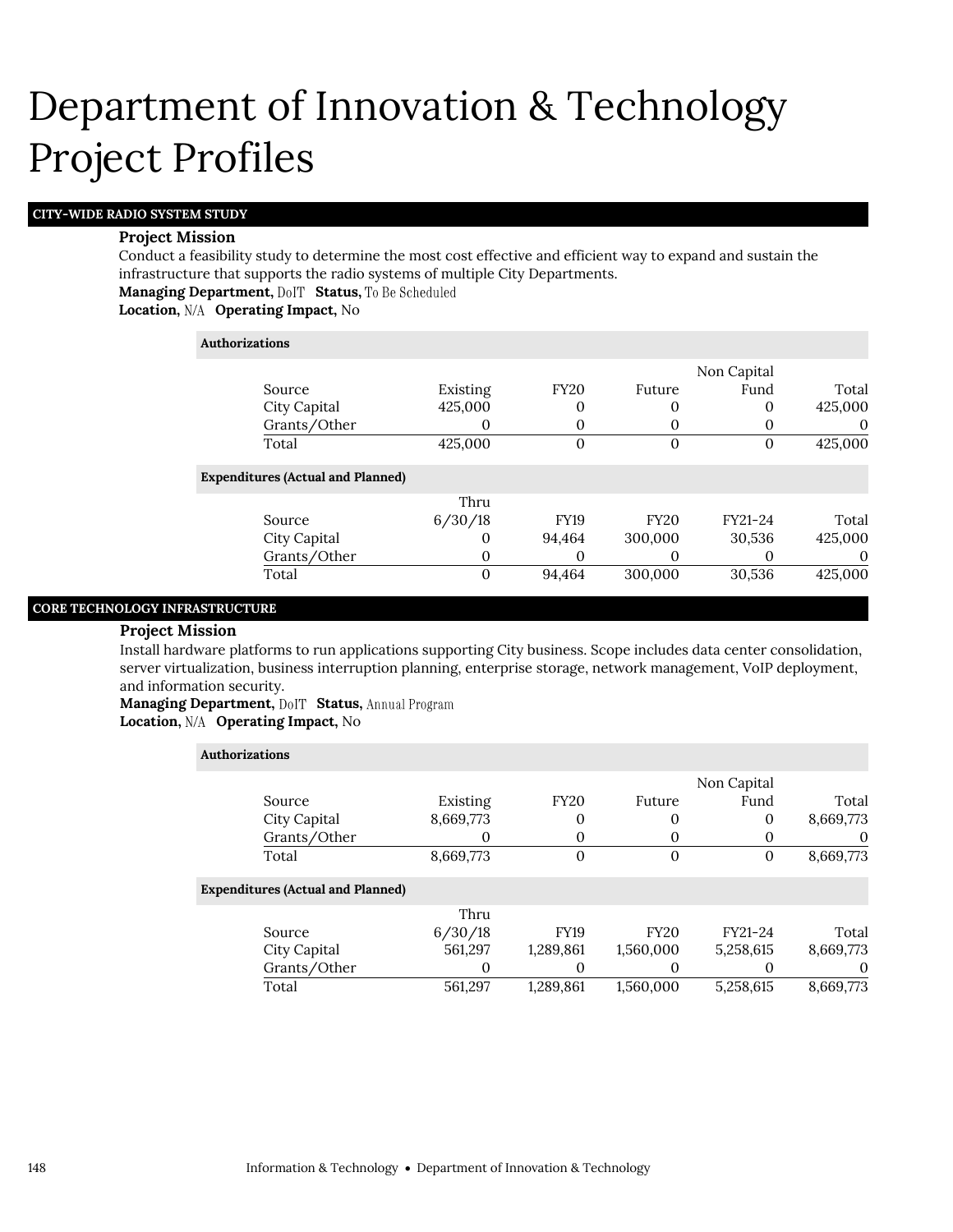### **CYBER SECURITY AND RESILIENCY**

#### **Project Mission**

Implement solutions to manage and mitigate cybersecurity risks. **Managing Department, DoIT Status, Annual Program Location, N/A Operating Impact, No** 

## **Authorizations**

|                                          |           |             |             | Non Capital |           |
|------------------------------------------|-----------|-------------|-------------|-------------|-----------|
| Source                                   | Existing  | <b>FY20</b> | Future      | Fund        | Total     |
| City Capital                             | 4,118,979 | 1,500,000   | 1,039,070   | 0           | 6,658,049 |
| Grants/Other                             | 0         | 0           | $\Omega$    | 0           | 0         |
| Total                                    | 4,118,979 | 1,500,000   | 1,039,070   | 0           | 6,658,049 |
| <b>Expenditures (Actual and Planned)</b> |           |             |             |             |           |
|                                          | Thru      |             |             |             |           |
| Source                                   | 6/30/18   | <b>FY19</b> | <b>FY20</b> | FY21-24     | Total     |
| City Capital                             | 1,697,099 | 1,056,825   | 1,379,125   | 2,525,000   | 6,658,049 |
| Grants/Other                             | 0         | 0           |             | $\Omega$    | 0         |
| Total                                    | 1,697,099 | 1,056,825   | 1,379,125   | 2,525,000   | 6,658,049 |
|                                          |           |             |             |             |           |

## **DATA ANALYTICS**

#### **Project Mission**

Invest in data analytic tools, technologies, and processes to empower data-driven management. **Managing Department, DoIT Status, Annual Program** 

**Location, N/A Operating Impact, No** 

| <b>Authorizations</b>                    |              |           |             |             |             |           |
|------------------------------------------|--------------|-----------|-------------|-------------|-------------|-----------|
|                                          |              |           |             |             | Non Capital |           |
| Source                                   |              | Existing  | <b>FY20</b> | Future      | Fund        | Total     |
| City Capital                             |              | 4,265,516 | 0           | 2,365,649   | 0           | 6,631,165 |
|                                          | Grants/Other | O         | 0           | $\theta$    | 0           | $\theta$  |
| Total                                    |              | 4,265,516 | $\theta$    | 2,365,649   | $\Omega$    | 6,631,165 |
| <b>Expenditures (Actual and Planned)</b> |              |           |             |             |             |           |
|                                          |              | Thru      |             |             |             |           |
| Source                                   |              | 6/30/18   | FY19        | <b>FY20</b> | FY21-24     | Total     |
| City Capital                             |              | 1,833,450 | 1,511,764   | 900,000     | 2,385,951   | 6,631,165 |
|                                          | Grants/Other | $\Omega$  | 0           | 0           | $\theta$    | 0         |
| Total                                    |              | 1,833,450 | 1,511,764   | 900,000     | 2,385,951   | 6,631,165 |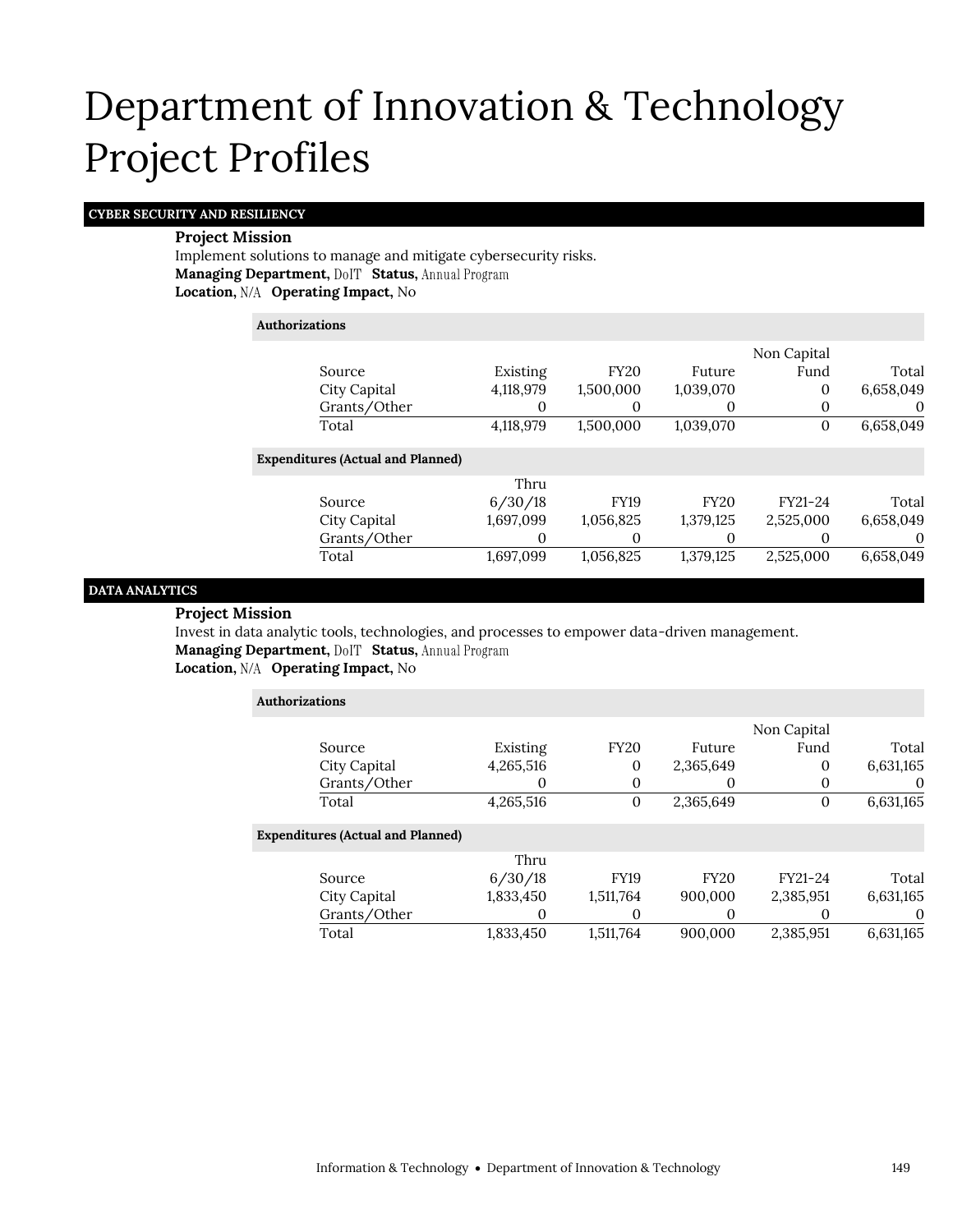## **DIGITAL SERVICE DELIVERY AND ENGAGEMENT**

#### **Project Mission**

Implement digital technology solutions that better engage residents with government. **Managing Department, DoIT Status, Annual Program Location, Operating Impact,** No

## **Authorizations**

|           |             |             | Non Capital |           |
|-----------|-------------|-------------|-------------|-----------|
|           |             |             |             |           |
| Existing  | <b>FY20</b> | Future      | Fund        | Total     |
| 8,433,296 | 0           | 978,609     | 0           | 9,411,905 |
|           | 0           | 0           | 0           | 0         |
| 8,433,296 | 0           | 978,609     | 0           | 9,411,905 |
|           |             |             |             |           |
| Thru      |             |             |             |           |
| 6/30/18   | <b>FY19</b> | <b>FY20</b> | FY21-24     | Total     |
| 2,946,799 | 850,000     | 1,650,000   | 3,965,106   | 9,411,905 |
|           | 0           | 0           | O           | $\theta$  |
| 2,946,799 | 850,000     | 1,650,000   | 3,965,106   | 9,411,905 |
|           |             |             |             |           |

#### **ENTERPRISE APPLICATIONS**

#### **Project Mission**

Identify and procure enterprise business applications that enhance productivity and improve City business operations.

Managing Department, DoIT Status, Annual Program Location, N/A Operating Impact, No

| <b>Authorizations</b>                    |              |                |             |             |            |
|------------------------------------------|--------------|----------------|-------------|-------------|------------|
|                                          |              |                |             | Non Capital |            |
| Source                                   | Existing     | <b>FY20</b>    | Future      | Fund        | Total      |
| City Capital                             | 32, 372, 542 | 0              | 0           | $\Omega$    | 32,372,542 |
| Grants/Other                             | O            | 0              | $\Omega$    |             | $\theta$   |
| Total                                    | 32,372,542   | $\overline{0}$ | $\Omega$    | $\Omega$    | 32,372,542 |
| <b>Expenditures (Actual and Planned)</b> |              |                |             |             |            |
|                                          | Thru         |                |             |             |            |
| Source                                   | 6/30/18      | <b>FY19</b>    | <b>FY20</b> | FY21-24     | Total      |
| City Capital                             | 8,558,531    | 3,500,000      | 5,000,000   | 15,314,011  | 32,372,542 |
| Grants/Other                             |              | 0              | $\Omega$    |             | $\theta$   |
| Total                                    | 8,558,531    | 3,500,000      | 5.000.000   | 15.314.011  | 32,372,542 |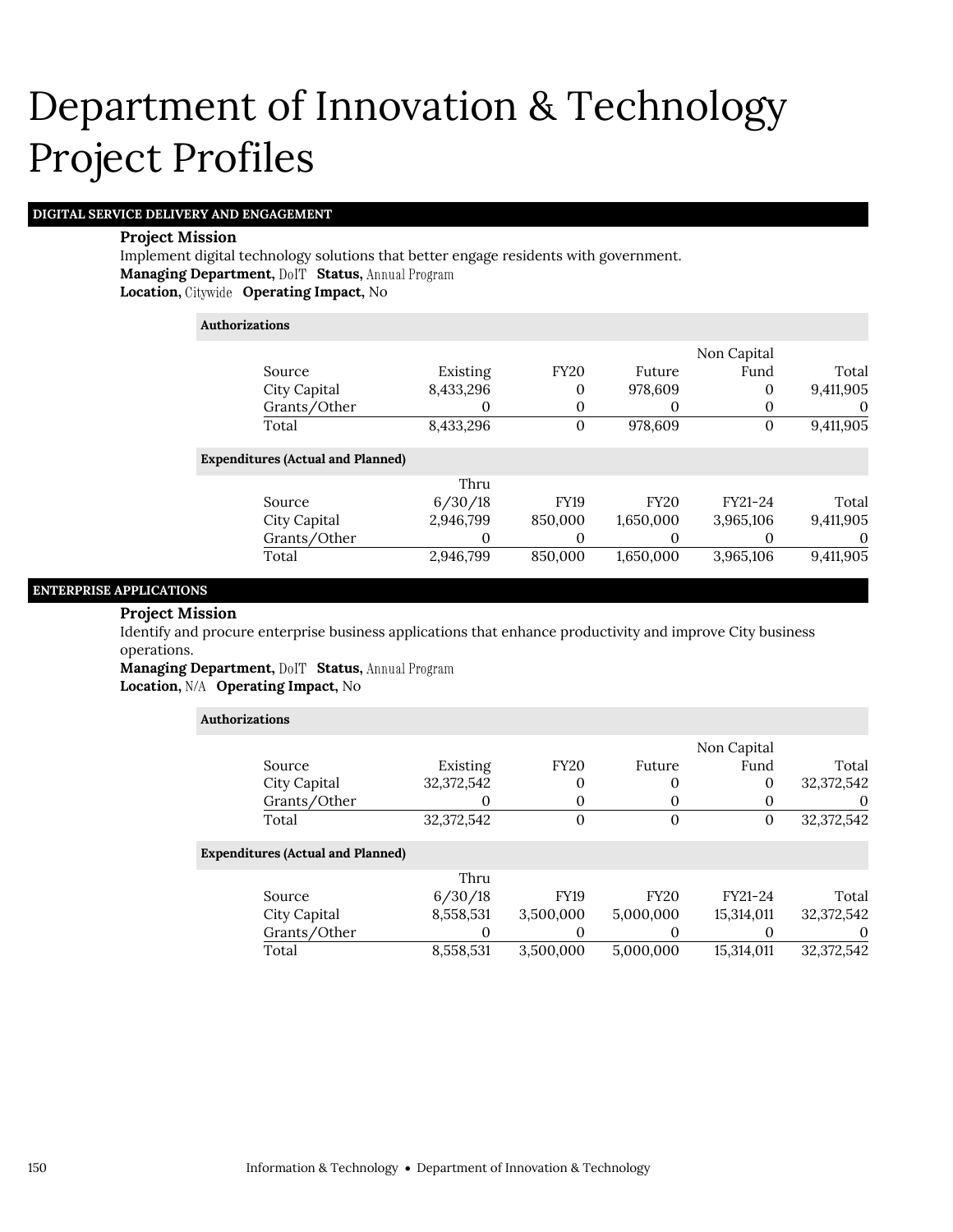#### **FIBER NETWORK EXPANSION**

#### **Project Mission**

Investment in BoNet infrastructure, including extending the fiber network reach to 100 BPS schools and providing public WiFi opportunities.

**Managing Department, DolT Status, Implementation Underway** 

**Location, Various neighborhoods Operating Impact, No** 

| Authorizations                           |              |            |              |             |             |            |
|------------------------------------------|--------------|------------|--------------|-------------|-------------|------------|
|                                          |              |            |              |             | Non Capital |            |
| Source                                   |              | Existing   | <b>FY20</b>  | Future      | Fund        | Total      |
| City Capital                             |              | 12,310,690 | 0            | 709,833     | 0           | 13,020,523 |
|                                          | Grants/Other | 0          | 0            | O           | 0           | $\theta$   |
| Total                                    |              | 12,310,690 | $\mathbf{0}$ | 709,833     | 0           | 13,020,523 |
| <b>Expenditures (Actual and Planned)</b> |              |            |              |             |             |            |
|                                          |              | Thru       |              |             |             |            |
| Source                                   |              | 6/30/18    | <b>FY19</b>  | <b>FY20</b> | FY21-24     | Total      |
| City Capital                             |              | 1,396,879  | 5,000,000    | 2,000,000   | 4,623,644   | 13,020,523 |
|                                          | Grants/Other | 0          | 0            | 0           | $\Omega$    | 0          |
| Total                                    |              | 1,396,879  | 5,000,000    | 2,000,000   | 4,623,644   | 13,020,523 |

## **FY19 IT INVESTMENT PROPOSALS**

## **Project Mission**

Identify and procure IT solutions for various City departments, including Boston Centers for Youth and Families, Neighborhood Development, Boston Fire Department, and Public Works.

**Managing Department, DolT Status, Implementation Underway** 

### **Location, N/A Operating Impact, No**

| <b>Authorizations</b>                    |           |                  |                  |             |           |
|------------------------------------------|-----------|------------------|------------------|-------------|-----------|
|                                          |           |                  |                  | Non Capital |           |
| Source                                   | Existing  | <b>FY20</b>      | Future           | Fund        | Total     |
| City Capital                             | 3,664,741 | 0                | 0                | 0           | 3,664,741 |
| Grants/Other                             |           | 0                | 0                |             |           |
| Total                                    | 3,664,741 | $\boldsymbol{0}$ | $\boldsymbol{0}$ | 0           | 3,664,741 |
| <b>Expenditures (Actual and Planned)</b> |           |                  |                  |             |           |
|                                          | Thru      |                  |                  |             |           |
| Source                                   | 6/30/18   | <b>FY19</b>      | <b>FY20</b>      | FY21-24     | Total     |
| City Capital                             | $\Omega$  | 1,200,000        | 2,000,000        | 464,741     | 3,664,741 |
| Grants/Other                             | $\theta$  | 0                | 0                |             |           |
| Total                                    | 0         | 1.200.000        | 2,000,000        | 464.741     | 3,664,741 |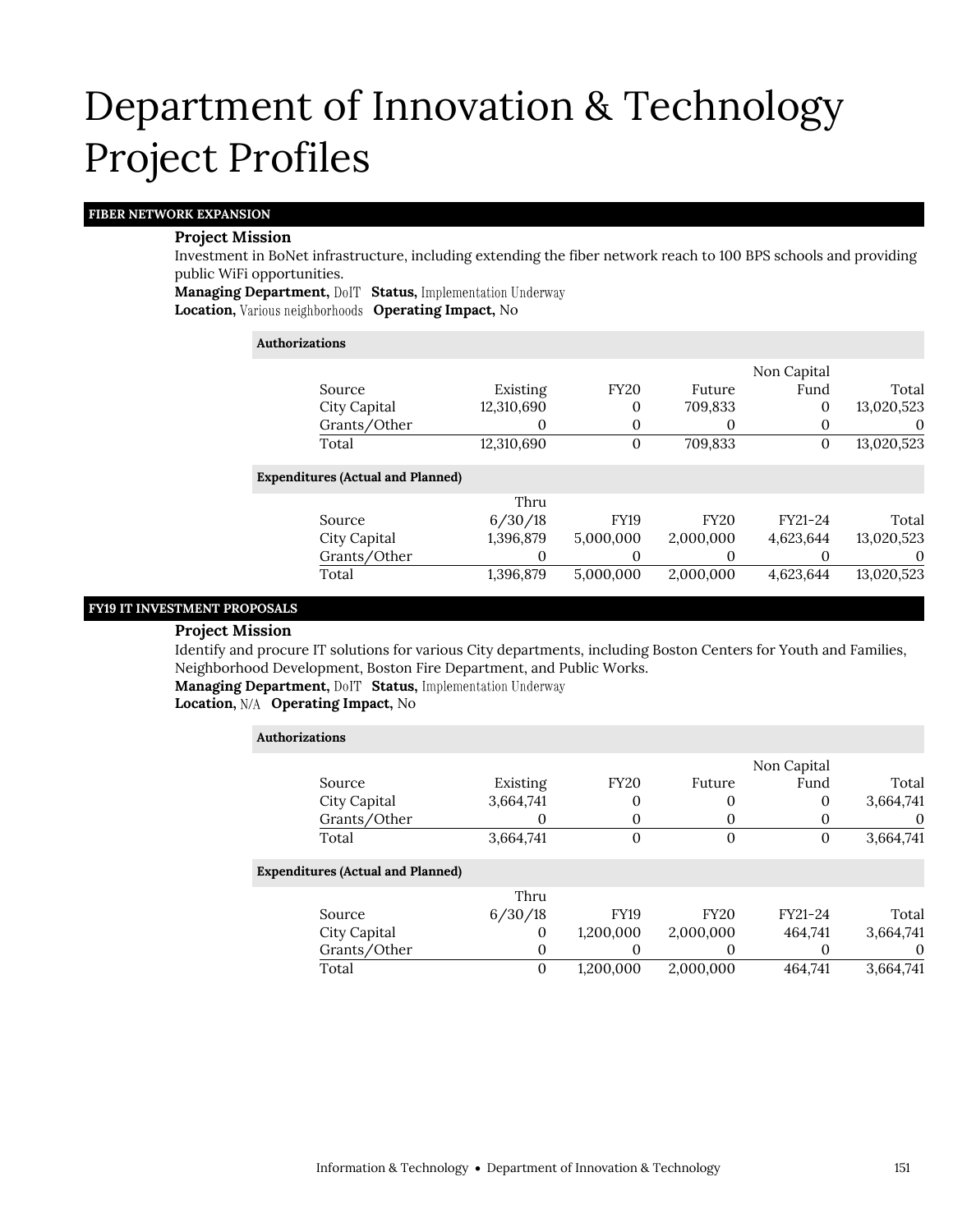## **IT INVESTMENT PROPOSALS**

#### **Project Mission**

Identify and procure IT solutions for various City departments, including Boston Centers for Youth and Families, Neighborhood Development, Boston Fire Department, and Public Works.

**Managing Department, DoIT Status, New Project** 

## **Location, Operating Impact,** No

#### **Authorizations**

Expe

|                                |          |             |             | Non Capital  |           |
|--------------------------------|----------|-------------|-------------|--------------|-----------|
| Source                         | Existing | <b>FY20</b> | Future      | Fund         | Total     |
| City Capital                   | $_{0}$   | 1,000,000   |             | 0            | 1,000,000 |
| Grants/Other                   | O        | O           |             |              | $\theta$  |
| Total                          | $\theta$ | 1,000,000   | $\Omega$    | $\mathbf{0}$ | 1,000,000 |
| enditures (Actual and Planned) |          |             |             |              |           |
|                                | Thru     |             |             |              |           |
| Source                         | 6/30/18  | <b>FY19</b> | <b>FY20</b> | FY21-24      | Total     |
| City Capital                   | O        | $\Omega$    | 500,000     | 500,000      | 1,000,000 |
| Grants/Other                   | 0        | 0           |             |              | O         |
| Total                          | 0        | $\Omega$    | 500,000     | 500,000      | 1,000,000 |
|                                |          |             |             |              |           |

#### **RADIO SYSTEM UPGRADES**

#### **Project Mission**

Funding to support near-term upgrades for City-wide radio systems. High priority systems include those used by the Fire Department and EMS.

**Managing Department, DoIT Status, New Project** 

**Location, Operating Impact,** No

| Authorizations |                                          |              |             |             |             |            |
|----------------|------------------------------------------|--------------|-------------|-------------|-------------|------------|
|                |                                          |              |             |             | Non Capital |            |
|                | Source                                   | Existing     | <b>FY20</b> | Future      | Fund        | Total      |
|                | City Capital                             | 0            | 12,500,000  | 0           | 0           | 12,500,000 |
|                | Grants/Other                             | 0            | 0           |             |             | $\theta$   |
|                | Total                                    | $\mathbf{0}$ | 12,500,000  | $\Omega$    | 0           | 12,500,000 |
|                | <b>Expenditures (Actual and Planned)</b> |              |             |             |             |            |
|                |                                          | Thru         |             |             |             |            |
|                | Source                                   | 6/30/18      | <b>FY19</b> | <b>FY20</b> | FY21-24     | Total      |
|                | City Capital                             | 0            | 0           | 500,000     | 12,000,000  | 12,500,000 |
|                | Grants/Other                             | $\mathbf{0}$ | 0           | $\theta$    |             | $\theta$   |
|                | Total                                    | 0            | 0           | 500.000     | 12.000.000  | 12,500,000 |